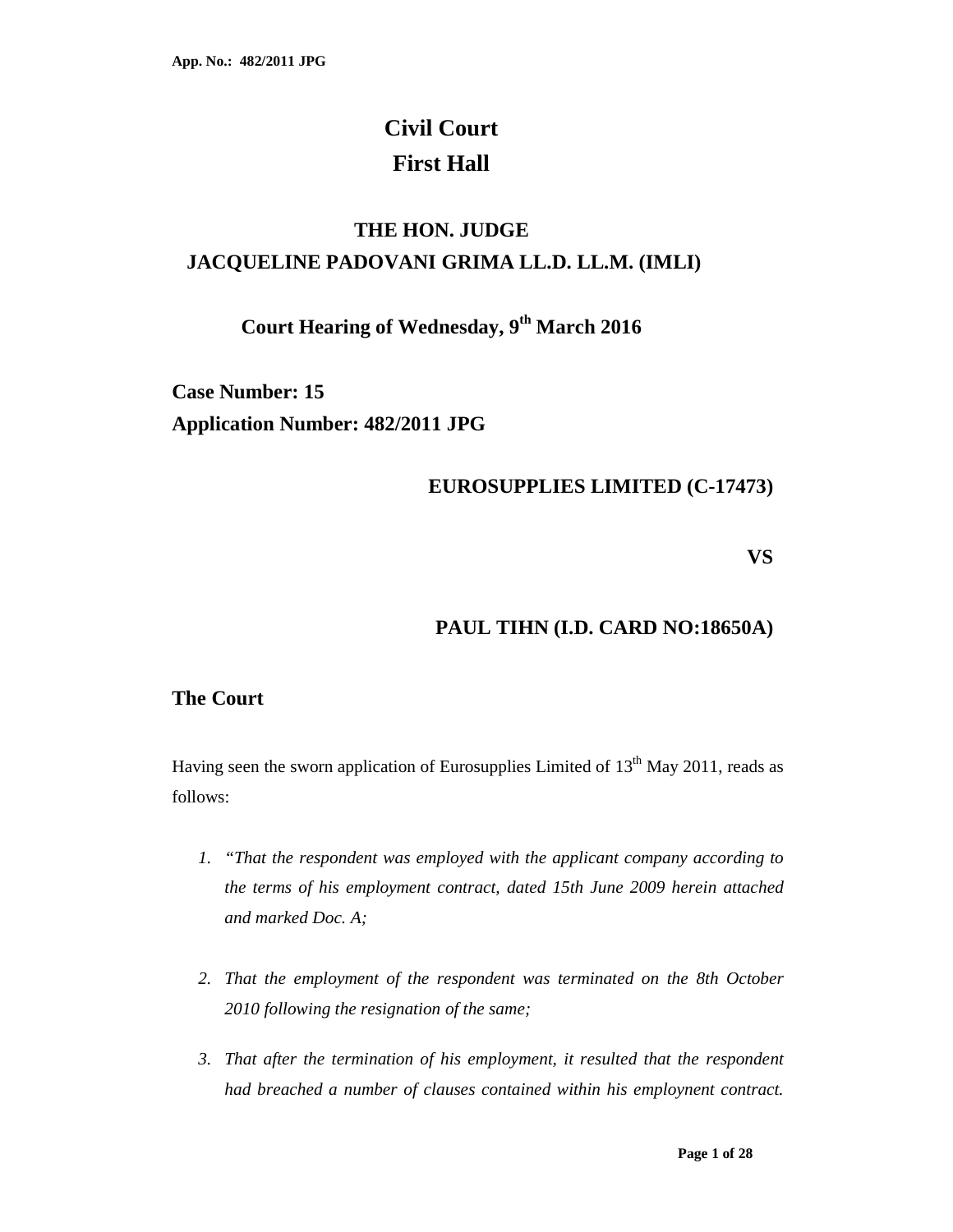*This concerned amongst other things, the use by the respondent of confidential information and contacts which he had made exclusively by virtue of his employment with the applicant company, in order to conduct personal business to the detriment of the applicant;* 

- *4. That the behaviour of the respondent is contrary to a number of clauses contained within his employment contract, amongst others, clauses 3,4,8 and 10;*
- *5. That this abusive and illegal behaviour on the part of the respondant results in a breach of his contractual obligations;*
- *6. That as a consequence of this illegal behaviour and of the breach of the respondent's employment contract, the applicant company has suffered considerable business-related damages;*
- *7. That notwithstanding numerous calls for the respondent to appear for the purpose of liquidation and payment of the damages suffered by the applicant, including a call by virtue of a judicial letter dated 3rd January 2011 (Doc. B), the respondent has not appeared and has remained in default of his obligations;*

*The applicant company is therefore asking this Honourable Court, if it so pleases to:* 

- *1. Declare that by virtue of his behaviour, the respondent has breached obligations in terms of the employment contract entered into between parties, dated the 15th June 2009;*
- *2. Declare and decide that the defendant is responsible for the damages incurred by the applicant company as a result of his malicious behaviour and of the breach of his contractual obligations;*
- *3. Liquidate the damages suffered by the applicant company as a result of the malicious behaviour and breach of the contractual obligations of the respondent, if necessary by nominating an expert for the purpose;*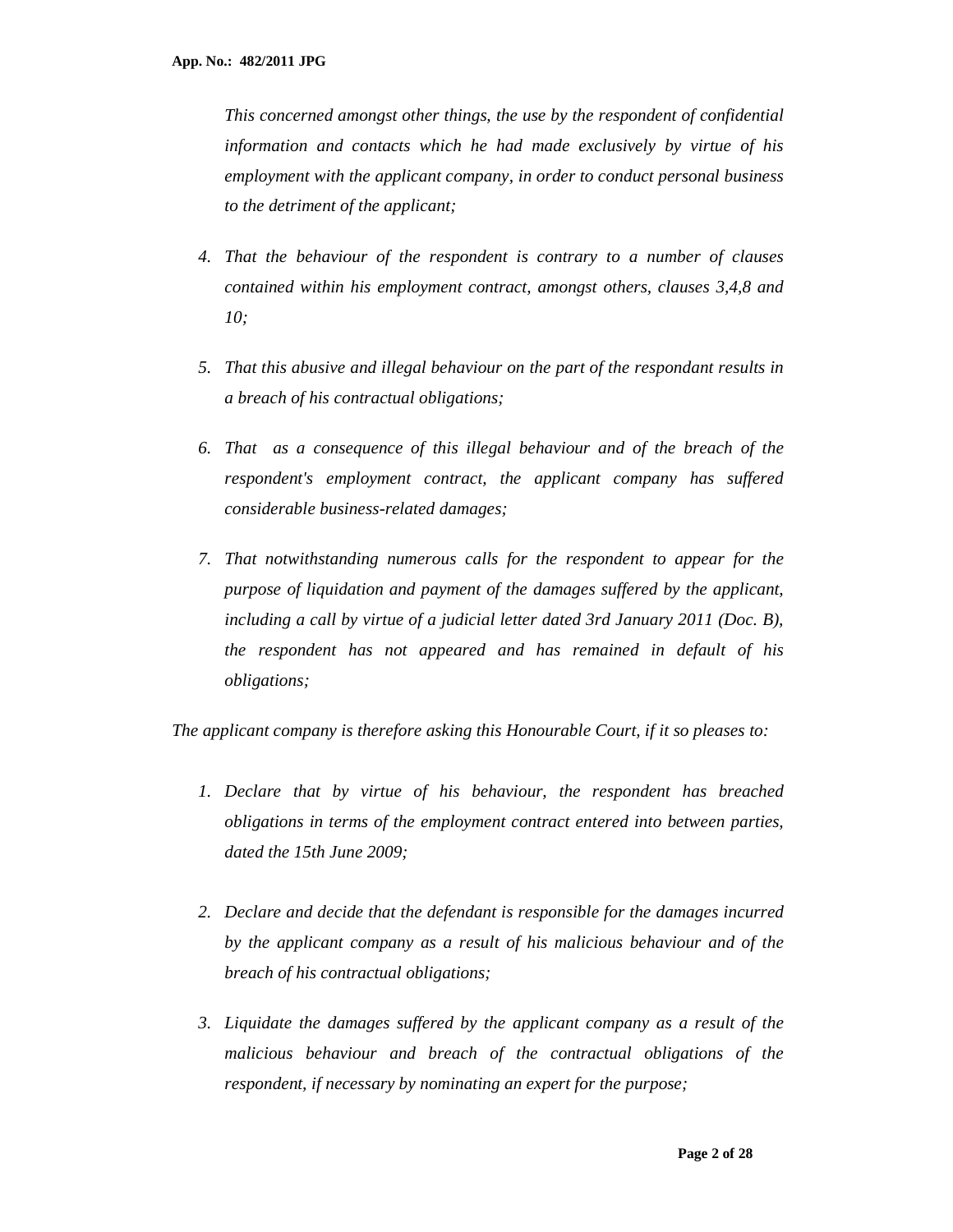*4. Condemn the respondent to pay to the applicant company, the resulting amount of damages so determined by this Honourable Court;* 

*With all expenses, including those related to the judicial letter dated the 3rd January 2011 (Doc. B) and with interest according to law, against the respondent who is from this time called upon for the purposes of reference to his oath, and without prejudice to any other action which may be instituted according to law by the applicant company."*

Having seen the sworn reply of Paul Tihn of 19th December 2012, (at page 25) and as translated (at page 77) which reads as follows:

- *1. "On the merits, the plaintiff's claims are unfounded both legally as well factually, and are to be rejected with costs to be borne by plaintiff Company;*
- *2. It is untrue to allege that defendant used confidential information accessible to him, throughout his term of employment with plaintiff Company to his personal benefit or moreover, to the detriment of the plaintiff Company;*
- *3. In no way has the defendant breached the contractual obligations he undertook as shall be proven throughout the course of these proceedings;*
- *4. The plaintiff Company did not suffer any damages which could in any way be imputable to any alleged irregular behaviour resulting from defendant's contractual breach;*

*Defendant reserves the right to further statements of defence."* 

Having heard the evidence on oath;

Having seen the final note of submissions of applicant company Eurosupplies Limited of  $26<sup>th</sup>$  August 2015 (at page 78);

Having seen the note of submissions of defendant Paul Tihn of  $11<sup>th</sup>$  November 2015 (at page 93);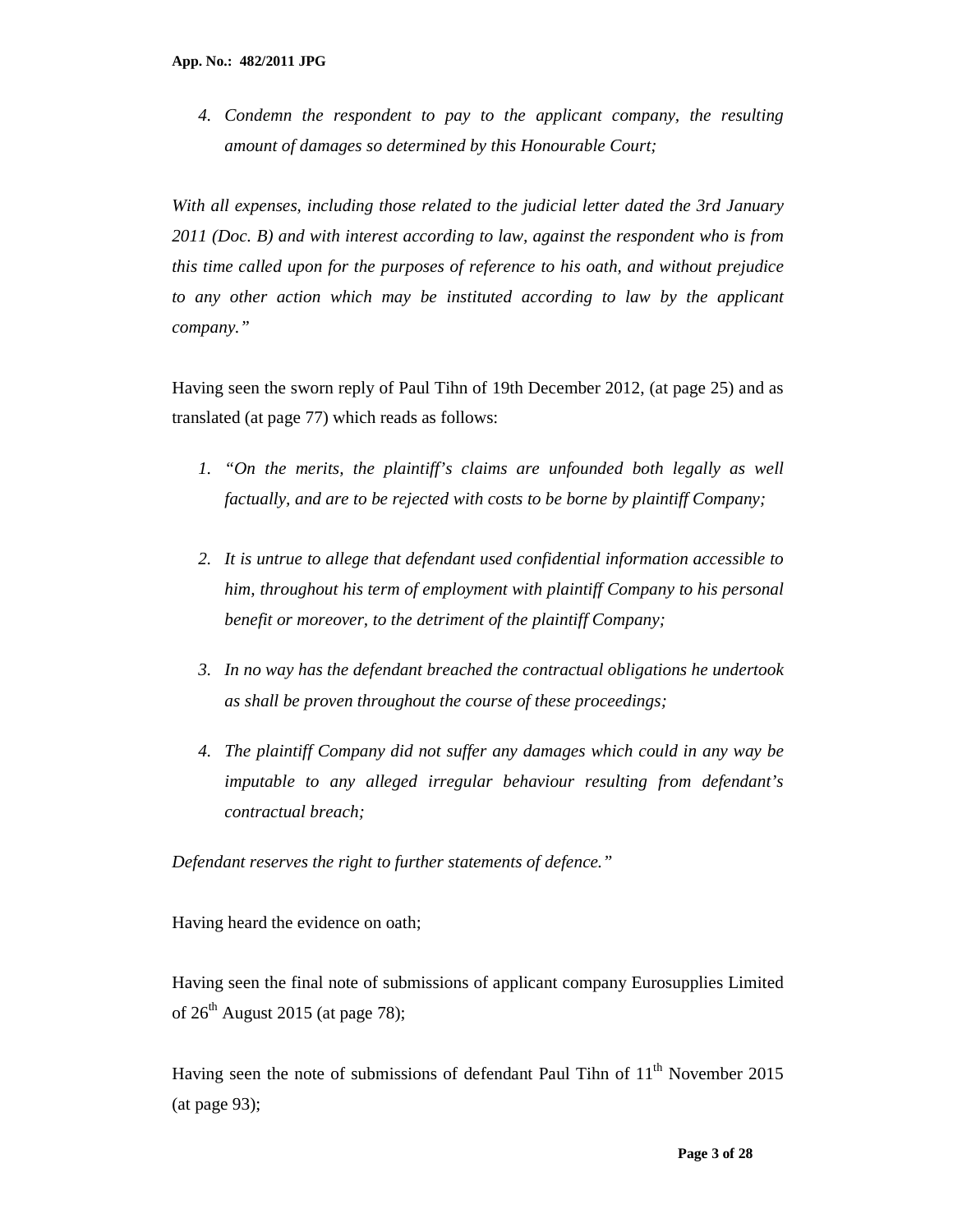Having seen the decision of the  $30<sup>th</sup>$  January 2011 and of the  $3<sup>rd</sup>$  October 2013 to the effect that the proceedings are to be conducted in the English language;

Having examined all exhibited documents and the record of these proceedings;

#### **Deliberates:**

**Anton Borg,** testified by means of a sworn affidavit exhibited at page 32 - 36 of the record of the proceedings that the defendant starting working with the plaintiff company on the  $15<sup>th</sup>$  of June 2009, after having worked for a cables manufacturing company in the United Kingdom for seven years. His job with the plaintiff company was to promote the company's products in the United Kingdom. A measure of flexibility was implemented regarding the conditions stipulated in the contract: i.e. the postponement of reduction of remuneration and the introduction of commission under clause 2 in order that the defendant's income would not decrease, or his employment terminated as per Clause 9 (which gave the plaintiff company the right to terminate defendant's employment should the project not succeed). The defendant's employment has some limited success, in that the plaintiff company managed to secure two agreements, one with Simon Collins to set up an operation in Tamworth and one with Curtis Holt, a company in Norwich, for the supply of products.

During the term of his employment, the defendant was in the United Kingdom for at least two weeks of every month, and he also attended Toolbank fairs in order to promote the project. This explains the substantial expenses incurred by plaintiff company, which can be seen in the prospectus of damages found at page 38. He also accompanied Toolbank when visiting clients; however Toolbank's feedback was rather negative in that since the company's products were of very low value compared to Toolbank's main range of products, and were not given much importance by clients.

Gareth Bolam approached plaintiff company through the defendant, who was a good friend of his, to become its agent for the East Anglia region. He made a number of promises which he never saw through, including making an order for three containers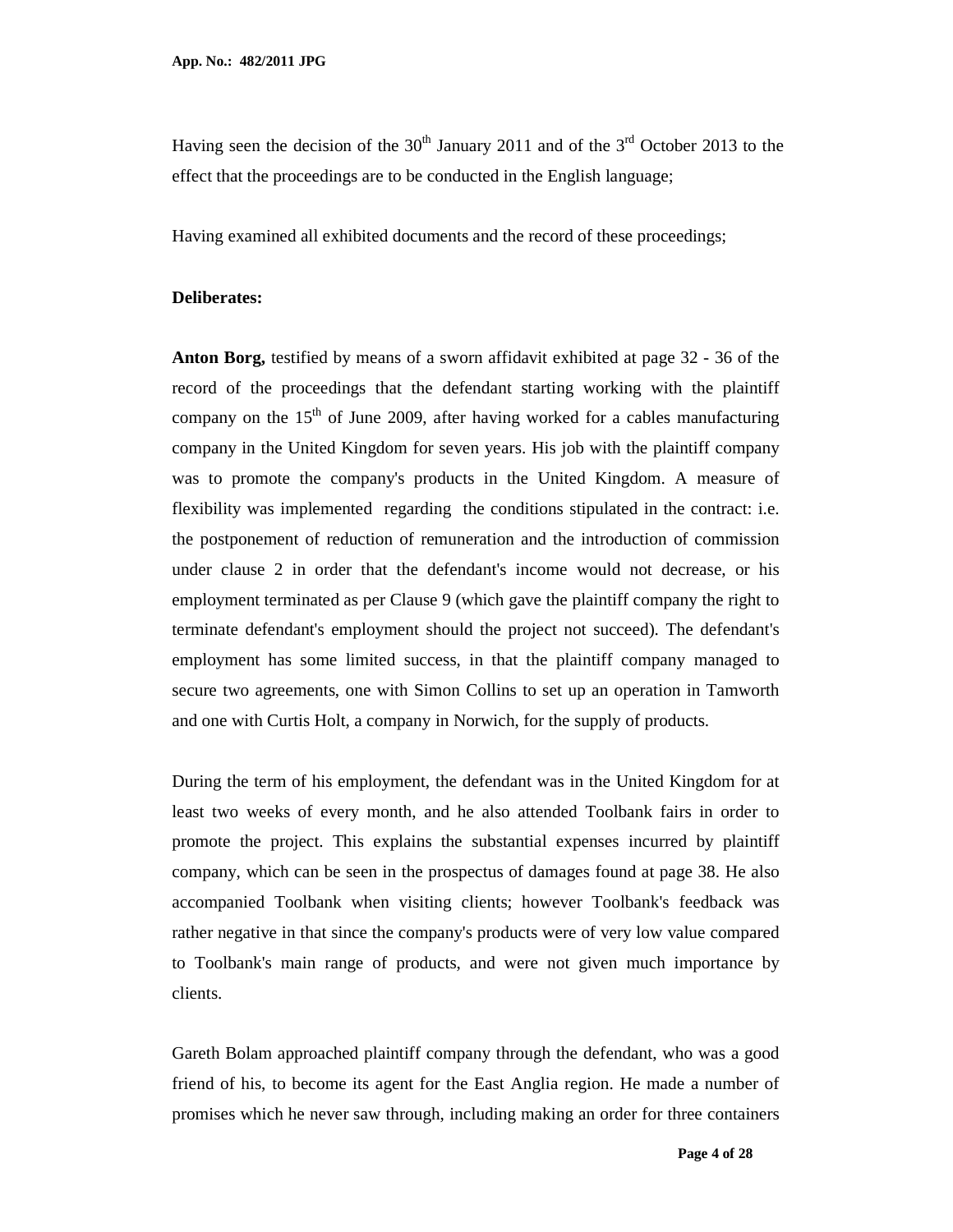of merchandise, for which he never even paid the deposit owed of GBP 20,000. Bolam set up his own company, "Eco Plastics" and an agreement was signed between the two companies on the  $9<sup>th</sup>$  of April 2010.

Between April and June 2010 plaintiff company started receiving a number of complaints from UK Conduit about the quality of their products. Plaintiff company acknowledges that there were some initial problems, however the feedback received was somewhat conflicting. Indeed they would first be told that there were problems with the products and on the following day they would be praised for the products. Defendant simply relayed the messages without ever counter-arguing the comments. Dr. Anton Borg stated that at this stage he started suspecting the defendant, and he asked him why he had not defended plaintiff company's products. Dr. Borg reiterated that he had spoken to Malcolm, from UK Conduit, who praised the products considerably, however thereafter he had started saying that he was "losing faith" in the products.

There were other distributors that he and defendant, or the defendant alone, had been visiting and working to obtain orders that suddenly informed them, (through defendant), that they were no longer interested in their products.

Around June 2010 plaintiff company was about to enter into an agreement with Univolt UK, however this fell through because Univolt was looking for an exclusivity agreement without however, committing to any minimum quantity per annum. Notwithstanding, the fact that the warehouse at UK Conduit was already setup, enabling the plaintiff company carry on with the UK project, the defendant handed in his notice. Dr Anton Borg stated this confirmed his suspicions in defendant. One month into the notice period. Dr. Borg asked defendant if he would reconsider but he refused stating that he planned on spending six month at home doing nothing.

Dr. Borg stated that in the course of his employment, defendant was privy to certain confidential information, such as the company's client and suppliers list. Indeed no client was unknown to the defendant.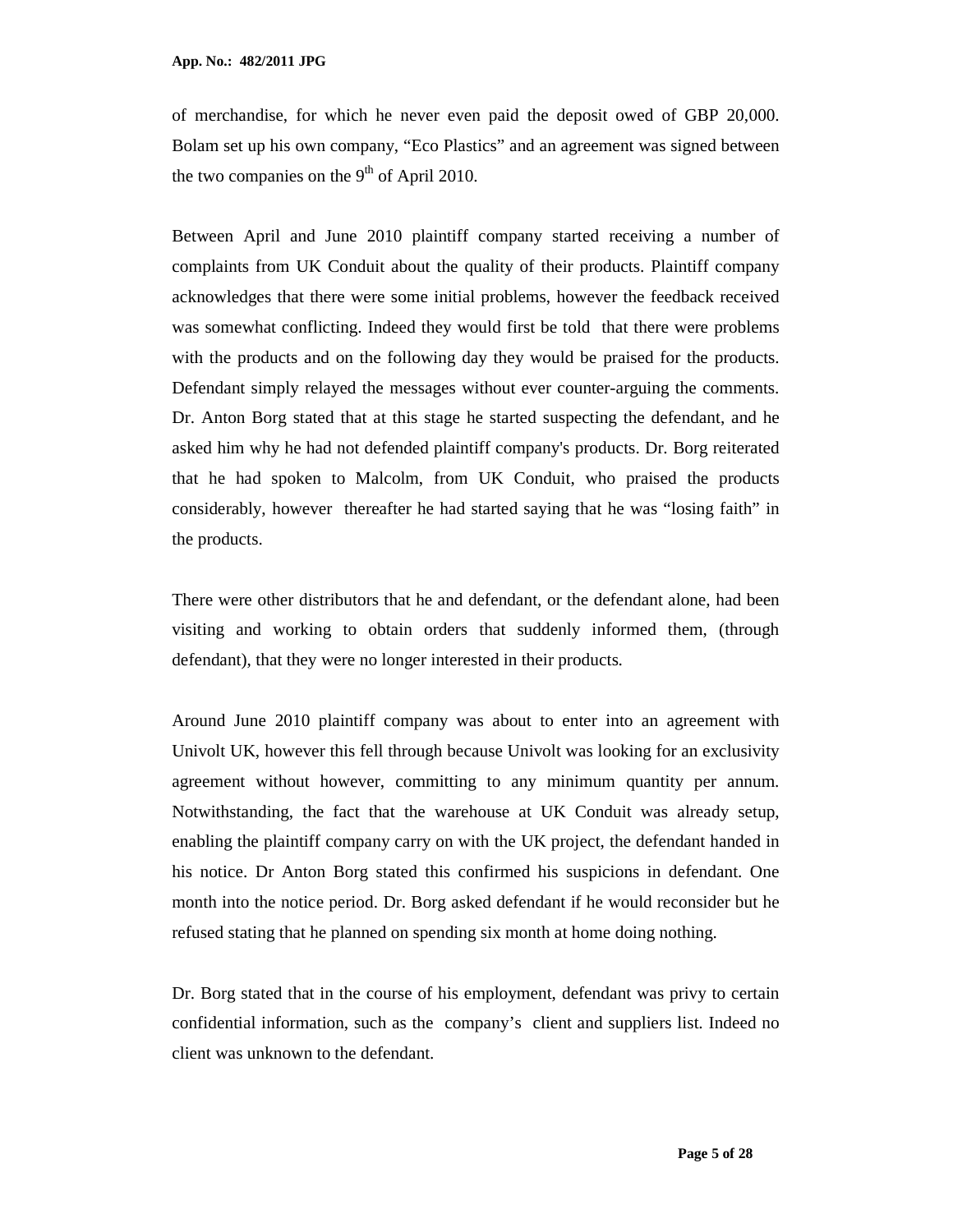On Wedneday 27<sup>th</sup> October 2010, that is twenty days after defendant's termination, Dr. Borg received an sms from defendant who wanted to set up a meeting with him which would be beneficial to both of them. The following day, they met at a hotel near Cambridge. Dr. Borg's wife Karen Borg was present at this meeting. Defendant informed him that after he left plaintiff company he was working on the same line of products and had visited two suppliers in China with Bolam.

Defendant said he did not want to have further commercial relations with Bolam and that after they promised plaintiff company's supplier at least twelve containers of merchandise in the first year, he had quoted better prices than the prices obtaining in plaintiff 's company. Defendant also showed him samples that he had brought back with him, insisting that they were of better quality. When defendant showed him a sample of compartment trunking, Dr.Borg realised that this product was based on plaintiff company's drawings, previously developed with the Chinese supplier, but which, according to the same Chinese supplier had never been manufactured.

Defendant also asked for his job back. Dr.Borg that he had immediately refused this request as he had already employed someone else. Defendant insisted he had sufficient orders at hand to cover his salary for the first six months, which orders came from the same clients who had told the plaintiff company that they were not interested. Dr. Borg asked defendant if UK Conduit were involved, but defendant denied this, which statement was in fact untrue. Defendant kept insisting that he had done all this for the benefit of Dr.Borg.

After discussing the matter, with the Company's other director Joseph Borg, they met defendant again on Tuesday  $2<sup>nd</sup>$  November 2010 in the outskirts of Birmingham and compared prices of trunking. It resulted that the prices the defendant quoted were around 10% lower than the company's. Dr. Borg stated that he offered defendant the post of an agent for the East Anglia region, working solely on commission but defendant refused as he wanted a fixed salary with no commission and also complained that it was unfair that they had made him an unacceptable proposal after comparing prices.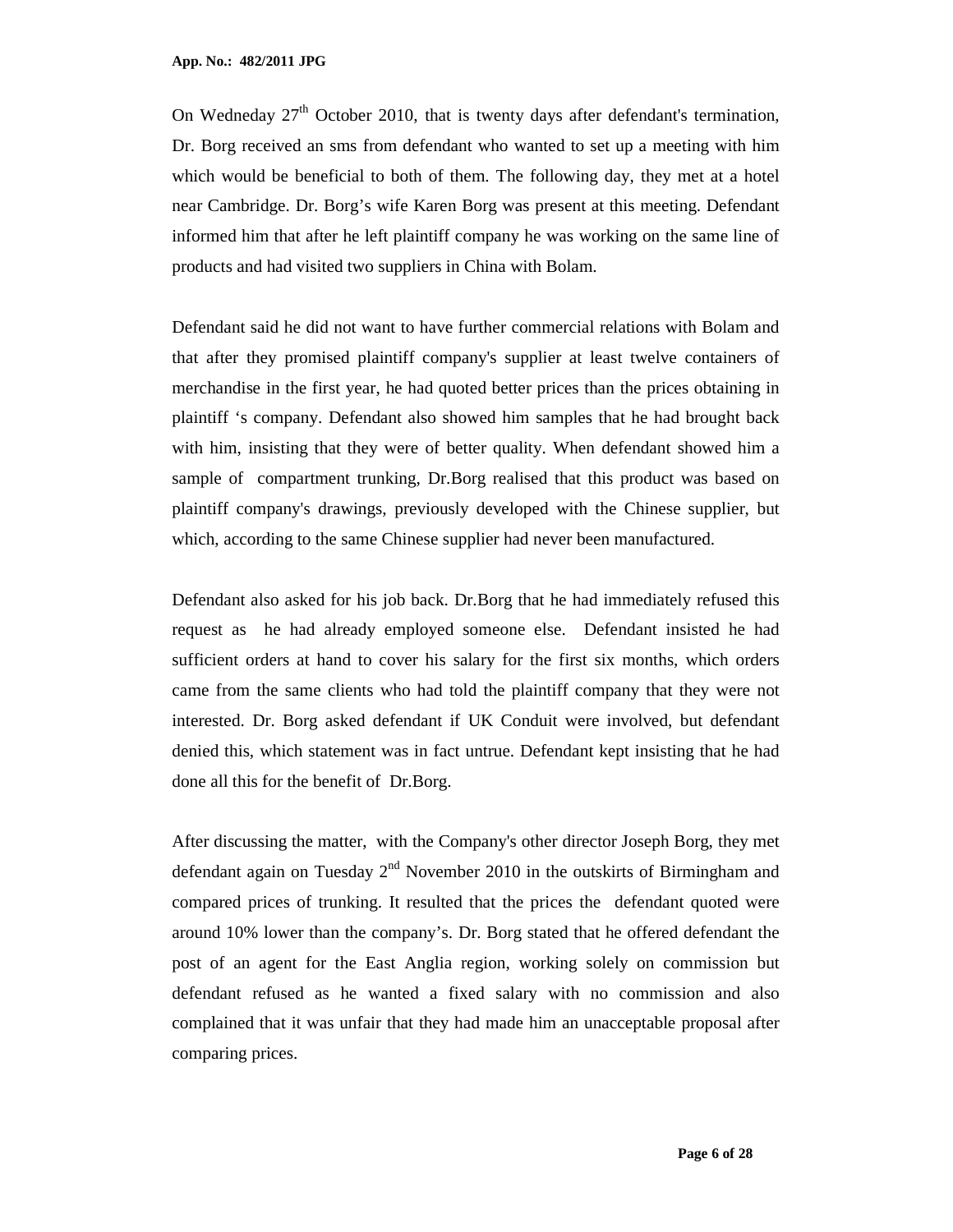On the following day Dr. Borg stated that he had a meeting, with Terrence Jeffries, and David Martin of Univolt. Since David Martin was late, the director of the plaintiff company were shown to the boardroom, where they saw two business cards of Eco Plastics, one bearing defendant's name, described as holding the post of Sales Director and the other bearing Bolam's name. They left Univolt since Martin was running very late, with the intention of returning within an hour. In the mean time, Jeffries called Bolam to enquire about their products, and was told that they should contact defendant as he no longer worked for Eco Plastics. When Dr. Borg called Martin to reschedule the meeting, he asked him about the business cards and Martin informed him that he had been approached by the defendant who wanted to introduce him to Bolam, they had visited the office for this purpose, but that he had no intention of sourcing products from them.

Some clients also informed him that Malcolm was acting as a sales representative of the same products they were sourcing in the Northern part of the UK, and that there seemed to be no further issues as to quality that has previously been raised. Martin was also selling compartment trunking that defendant and Bolam has obtained from China.

As a result of defendant's disclosure of plaintiff's company confidential information Eco Plastics was operating on their market, visiting their clients and potential clients and supplying them with identical products, all this to plaintiff company's detriment. In the meantime, plaintiff company had to start a new operation, and had lost a lot of business through defendant's disclosure of information. Furthermore, when plaintiff company collected the stock from UK Conduit after defendant's termination of employment, they found a value of  $\epsilon$ 6,434.58 missing which loss they were attributing to defendant since the control of stock was his responsibility.

Under cross-examination, at page  $66 - 75$ , with reference to what he stated in his affidavit regarding plaintiff company's products being given less importance at the Toolbank shows, Dr. Borg clarified that this was because their products were of a lesser value than Toolbank's, but that this did not mean that the products were of poor quality. He disagreed that UK Conduit had expressed concern about the quality of the products, saying that they had been trying to market their products in the UK for years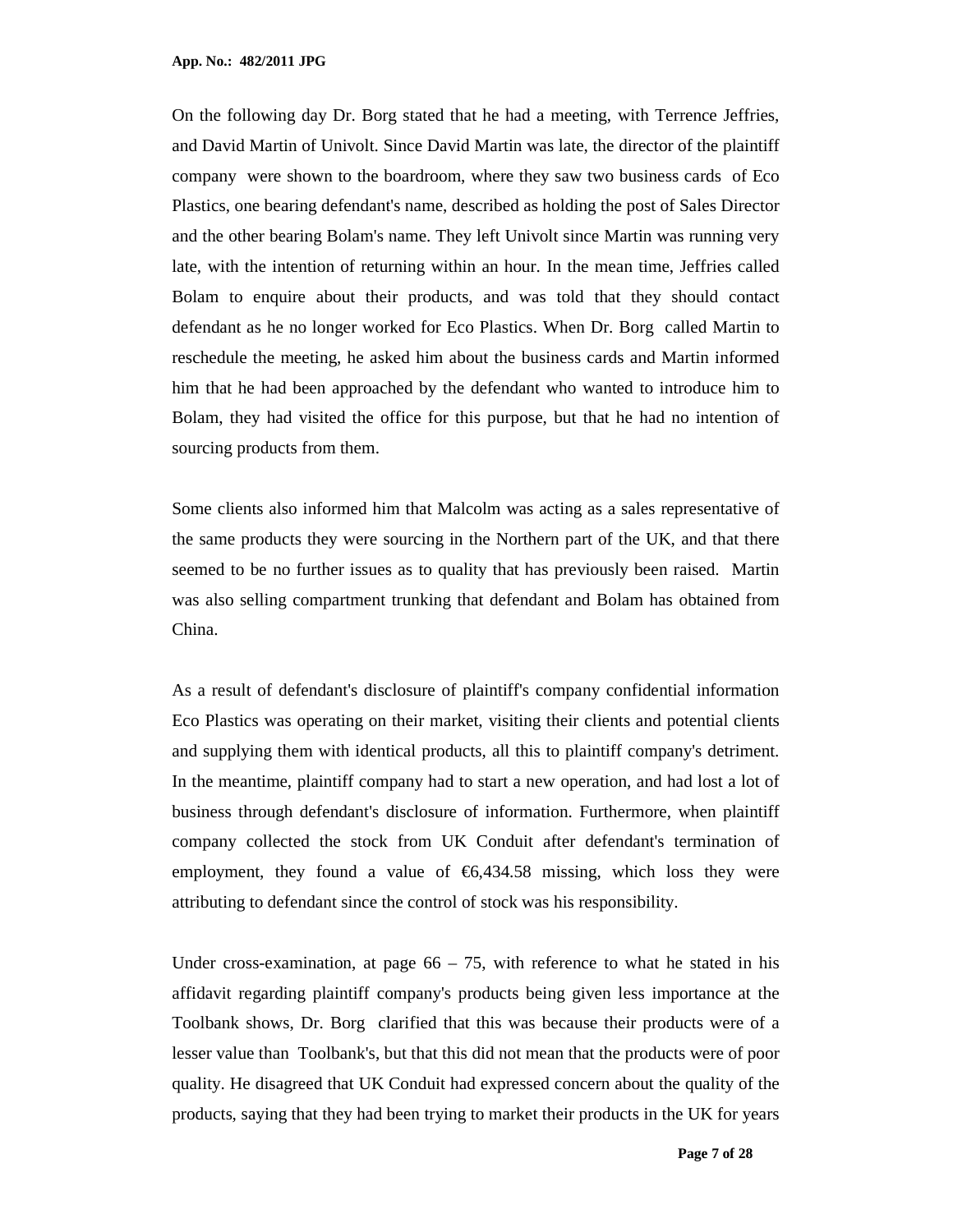and that Malcolm Davies had seen their products and confirmed that they were of a high quality. However, after defendant introduced them to Bolam they started getting complaints from clients.

Regarding the Ecoplastic business card bearing defendant's name that he saw at Univolt, he denied that he had ever issued a business card for the defendant, as one of his employeers, or under another company's name and denied that he ever intended to set a joint venture with Bolam clarfying that plaintiff company's involvement with Bolam was going to be simply as a supplier and appointing him as agent for East Anglia. Defendant was to be involved in this business since he was plaintiff company's representantive in the United Kingdom.

**Asked why plaintiff company was claiming defendant's wages back, he replied that this was because they had started their projects in the UK market relying on the employment of the defendant who had asserted his experience in this line of business for many years, having many contacts in the UK. His suddenly departure however left plaintiff company high and dry with no one else to replace him.** Then he took a client of theirs to their supplier, three or four weeks after he left and they felt that their project had gone down the drain.

Questioned about the stock value of  $\epsilon$ 6,434 that was found missing Dr. Borg stated that **he believed it was defendant's responsibility to ensure that no stock was missing,** that no stock take was ever done before it was transferred to Manchester and that the only document that could be relied upon for the purpose of stock comparison was the shipping document when the stock was transferred from Malta to Tamworth.

**Julian Vassallo,** testified by means of an affidavit exhibited at page 40 of the record of the proceedings that he occupies the post of Group Accountant, responsible for preparation of the accounts of JAB Investments Group of Companies, of which plaintiff company is a part. Defendant was employed with plaintiff company from the  $15<sup>th</sup>$  of June 2009 until  $8<sup>th</sup>$  October 2010, as a Sales Manager tasked with the developing plaintiff company's share of the UK market.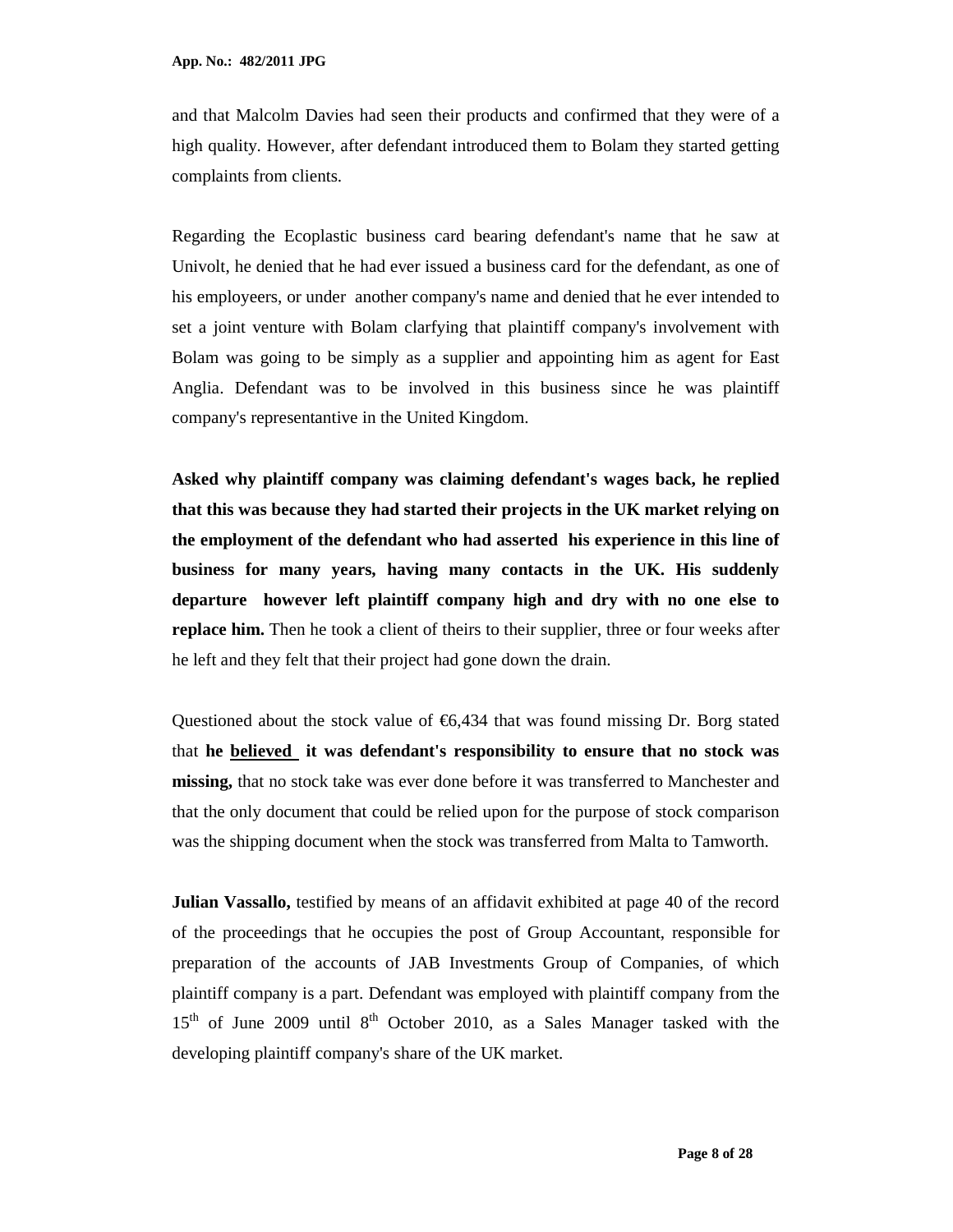During his employment, defendant earned  $\epsilon$ 9, 47.65 as a salary for 2009 and €13,458.20 as a salary for 2010. During the same period an additional €35,815.65 was incurred as expense by plaintiff company in an attempt to develop its market share in the UK, as shown in the prospectus drawn up by him in the document marked JV3 exhibited at page 43 *et seq*. At the end of defendant's employment, when plaintiff company took over its stock from UK Conduit at Tamworth warehouse to its own warehouse in Manchester a value of  $\epsilon$ 6,434.58 was found missing from stocks as highlighted in the prospect exhibited as Dok JV4. The control and supervision of this stock was defendant's responsibility.

**Terrence Jeffries** testified by means of an affidavit exhibited at page 48 of the record of the proceedings that he has been involved with plaintiff company since October 2010, providing consultancy services and taking over the work that defendant should have been doing for plaintiff company. On Wednesday  $3<sup>rd</sup>$  November 2010, together with Anton Borg, he had a meeting with David Martin of Univolt. Since Martin was going to be late they were invited to wait in the boardroom where they noticed that there were two visiting cards of Eco Plastics, one showing Gareth Bolam's name and the other defendant's name, the latter holding the post of Sales Director. He called Bolam without disclosing his name, to make a general inquiry for their products, telling him that he had gotten his name from the defendant and at that point Bolam stated that he should contact him and not defendant since the latter was not involved in Eco Plastics anymore.

As soon as he took over defendant's work he pointed out to Anton Borg that something was not right, since when he took over defendant's computer he found out that defendant's work over the previous two year period had been removed and there was no information on the system. Moreover, whenever he spoke to any of his contacts, he realised that there had been a friendly relationship rather than a serious working relationship.

**Paul Tihn** testified by means of an affidavit filed in the acts of the proceedings at page  $52 - 57$  that he started working for plaintiff company on the 15<sup>th</sup> June 2009, with the first year consisting mostly of travelling to the United Kingdom trying to establish contacts, obtaining new business and promoting the product.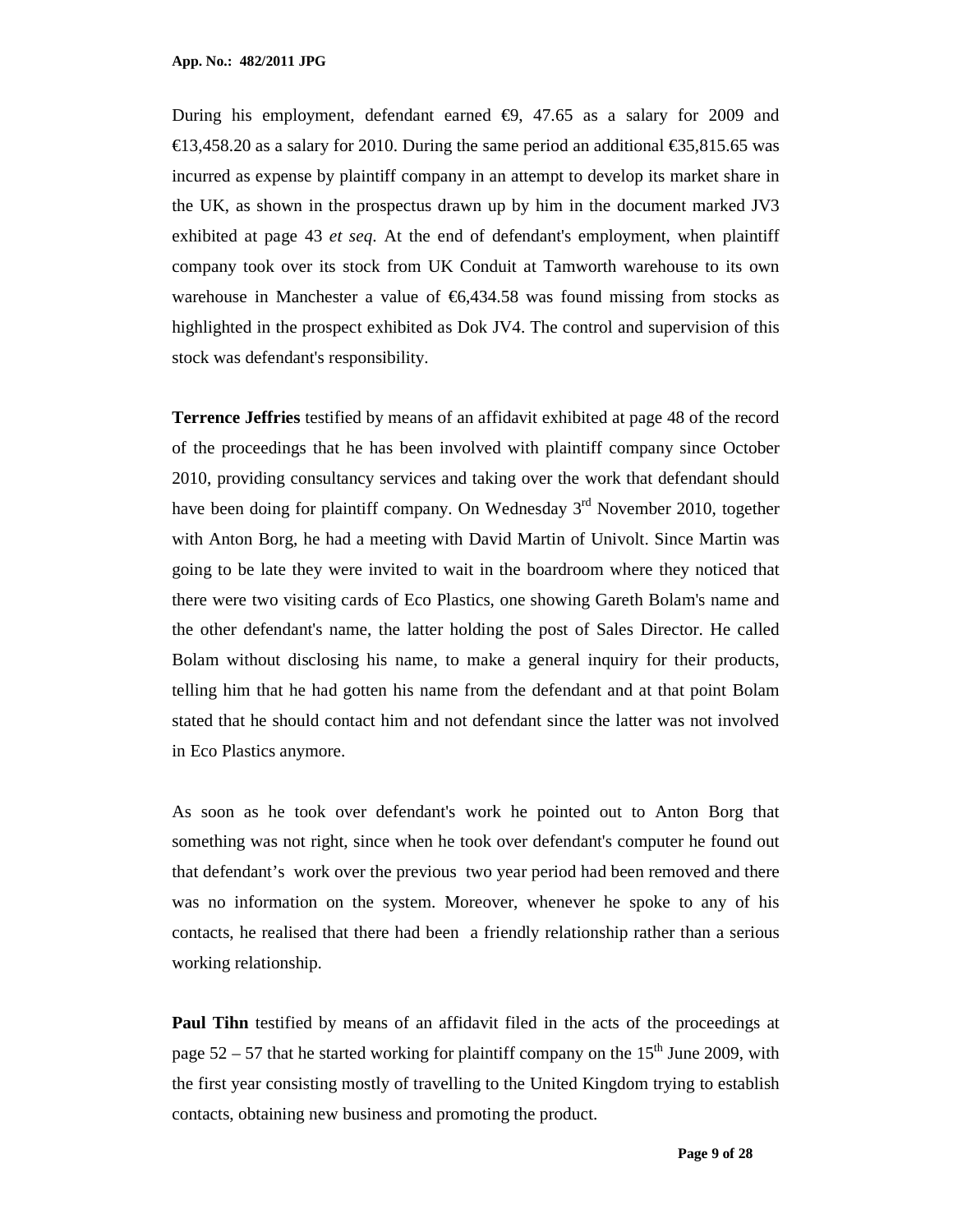In 2009 he managed to successfully set up contact and operations with Simon Collins of CEW Electricals later known as UK Conduit based in Tamworth as an agent and distributor, with a final agreement being signed between Collins and Anton Borg in October 2009.

In the same year he also managed to achieve a new contact by the name of Curtis Holt Ltd known as Toolbank, something Borg was very pleased with since they have eleven branches spread across the United Kingdom and thus had great potential. They agreed to consider Norwich branch as a pilot project which could have proven to be a great achievement if successful. Consequently he was invited to present samples at a tool show held in Norwich and feedback from the customers was very positive. Subsequently an additional meeting was set up with Toolbank which agreed to go ahead with the project, subject to new packaging being designed which would be suitable for the DIY sector. He designed and repackaged the samples himself manually, and the new packaging was approved by both Anton Borg and Toolbank, leading to a final agreement being entered into between Borg and Toolbank for the purchase of a container. The bulk of the stock was produced by a company based in China, the name of which he did not know. The rest was produced by a Maltese company owned by Borg's brother of which Borg was also a partner.

When the stock arrived from China, he pointed out to Borg that there were some differences in colouring compares to the Maltese samples, to which Borg simply responsed that they looked closed enough and that he did not see an issue, so they carried on loading two containers. The first full container was delivered to UK Conduit and the second to Toolbank, but with half of this latter container containing stock belonging to UK Conduit due to cost cutting. Toolbank Norwich agreed to this and agreed to store the stock in a relatively safe location for a maximum period of three days whilst awaiting collection from UK Conduit.

Shortly after consignment of stock to Collins, he was contacted and informed of various complaints about the quality of the stock, in particular discrepancies in colour, which he denied knowledge of out of loyalty towards plaintiff company. He reported back to Borg who refused to listen and act upon these complaints. However Malcolm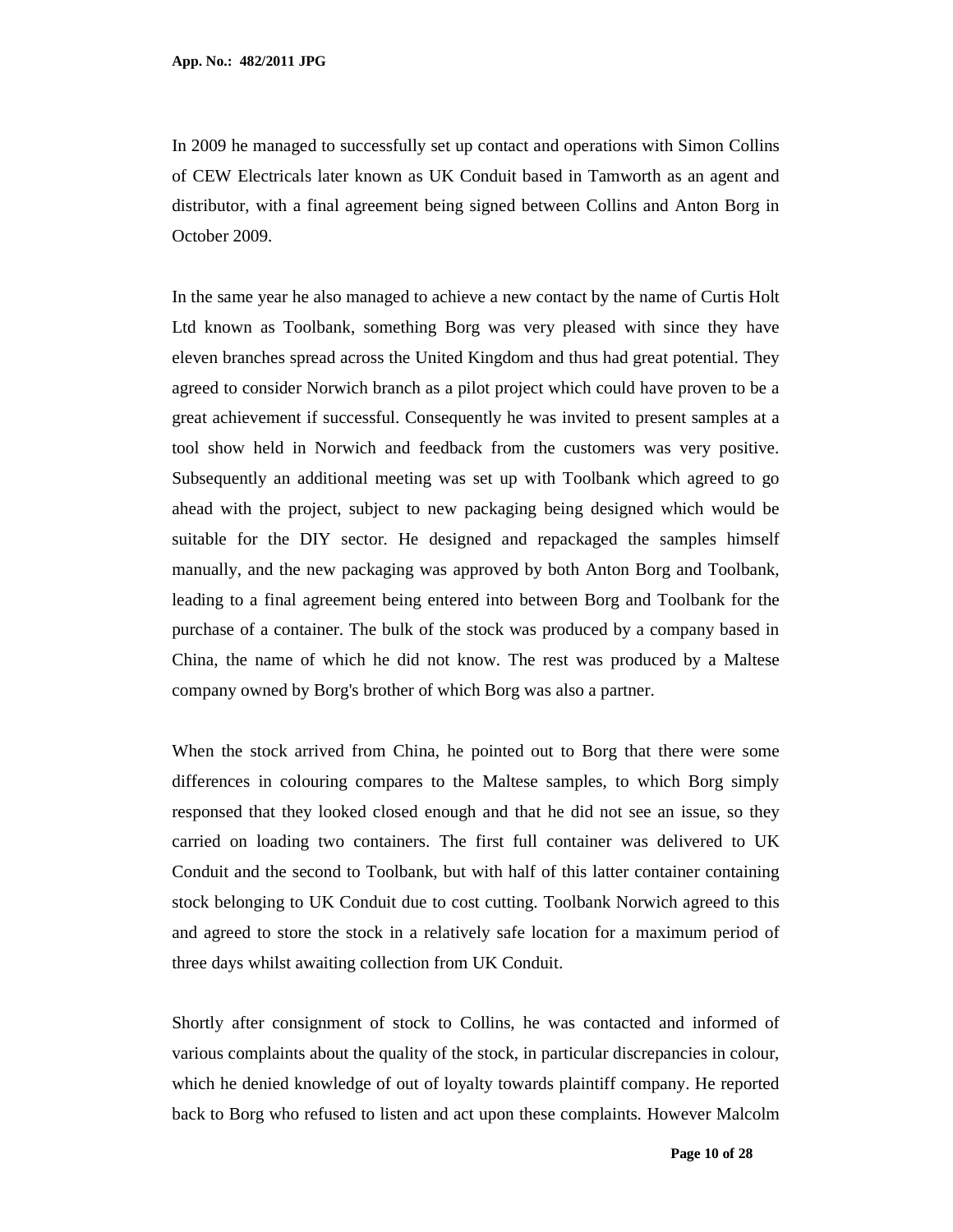Davis contacted him confirming their concerns after having receiving complaints from customers, prompting him and Borg to visit their offices in Tamworth where Borg was informed that they were no longer going to proceed further with the project and an arrangement for the collection of stock was put in place.

Since Borg was delaying picking up the stock, there were further complaints from Collins and Davis. Borg only arranged collection for delivery to Manchester when he had left, after Collins threatened that he would be placing the stock outside. He had informed Borg that Collins had told him he would be moving the stock into a portable container outside his warehouse, but stock was eventually collected sometime around late October 2010.

He attended a second tool show of Toolbank in Norwich with a set of new samples and took orders from Toolbank's clients at an approximate order value of GBP 7,000. During the following months he started receiving complaints from Toolbank's customers, via Toolbank, regarding the poor quality of the products, prompting Toolbank to ask Borg to enforce their verbal agreement that he would take the stock back if it was not selling. Borg denied this agreement and ignored their contacts thereafter, causing Toolbank to sever all commercial contact with Borg.

In the meantime contact was being made with other distributors across the United Kingdom and Ireland. Initially, feedback from these potential clients, including QVS Crawley, Electric Centre, N.E.W. Ireland and Edmundson's Electrical, however after several follow up meetings, these all declined further proceedings because they deemed that the plaintiff company was not price competitive and that they could source the product themselves directly or from other competitors via United Kingdom, at a better price for the UK market.

He also put plaintiff company in contact with a good friend of his, Gareth Bolam and his then business partner David Zachary to discuss potential business for the plaintiff company as a distributor/agent from the East Anglia region electrical sector. This meeting was successful and proceeded to the ordering of three containers upon a deposit of GBP 20,000. Borg told him that such a transfer was never made and that therefore the deal did not go through, however Bolam told him that he did indeed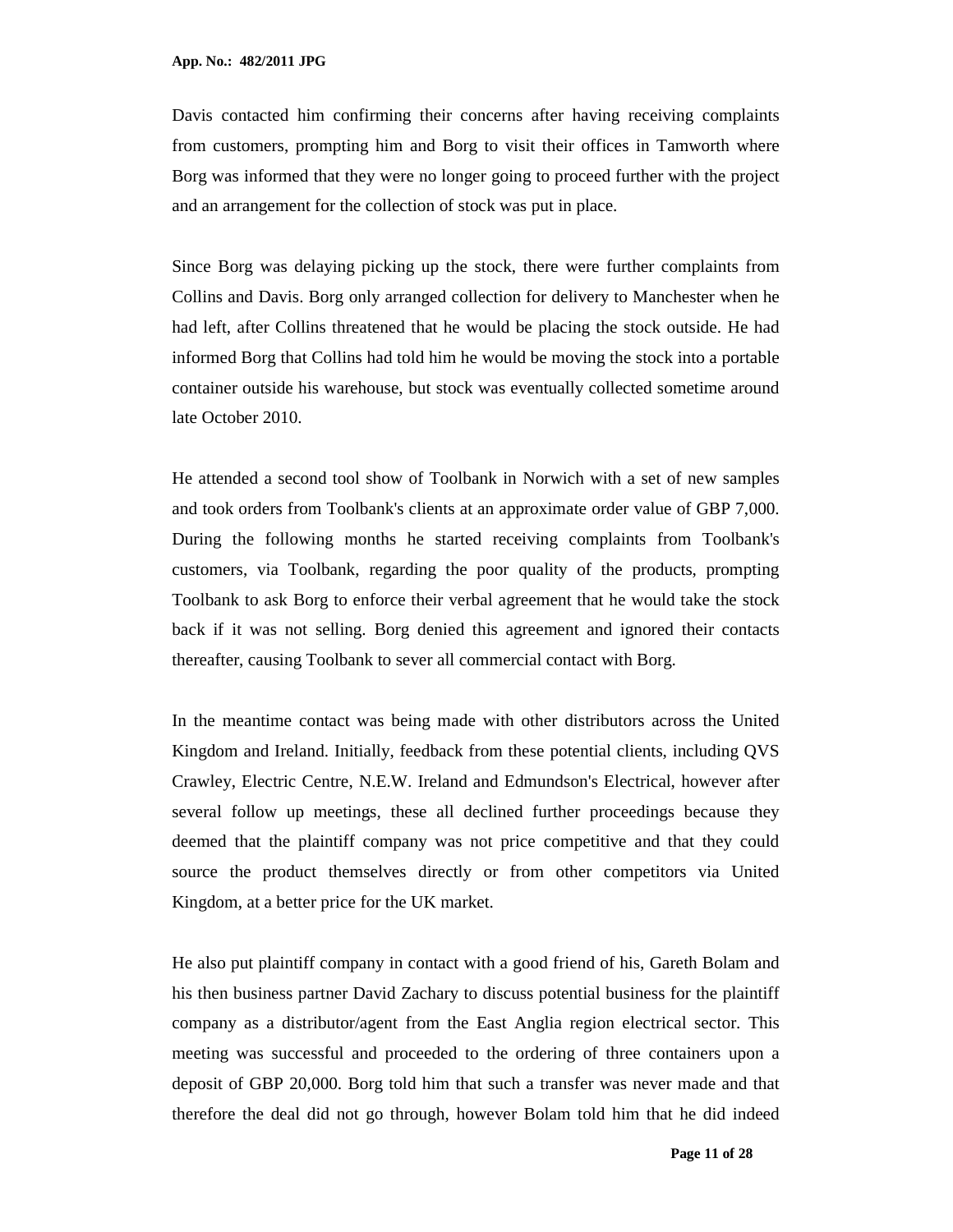make the transfer. Since he was never involved in the financial side of the business he had no way of ascertaining what the truth was.

He was later contacted by a representative of Univolt in Malta as requested by Borg which led him to manage to make contact with David Martin, General Manager of Univolt UK, which in turn led him to secure a meeting in Vienna with the Managing Director for Europe. There was an exchange of draft agreements whereby Borg refused to grant Univolt exclusivity because Univolt would not commit to a minimum quantity of order of stock. Borg informed him that had they been given a minimum order of twenty containers he would have dropped the UK Conduit project in order to support Univolt. However, due to this disagreement, Univolt refused to take the project with plaintiff company further.

He handed in his notice to plaintiff company after a long line of failures due to poor quality products, pricing issues and disagreements. He left behind his laptop containing all the data he gathered and obtained during his employment, including the client database. He was asked to travel to the UK to try to salvage the situation with UK Conduit and Toolbank in September 2010, however these meetings turned out to be fruitless because Borg would not listen to his advice about the quality of the products. Upon his return to Malta he handed in a final report of all clients he visited during the term of his employment. Borg offered him to stay in employment however he declined, feeling that plaintiff company had no future due to Borg's choices.

**Since Bolam was a good friend of his he told him he had resigned, telling him that he could not agree on the quality of the products being sold when they could have found materials at a cheaper rate.** These materials were chosen by Borg alone when he went to China, with Borg never asking him to accompany him even though he was responsible for sales and had expertise in this area. Weeks later Bolam asked him whether he would consider entering into a new joint venture with him that he wanted to set up in the United Kingdom. He accepted after examining his contract and finding that it only prohibited him from taking up employment in Malta.

**During his notice period, he was entitled to three weeks vacation leave during which he went to China with Bolam to search for a potential manufacturer to**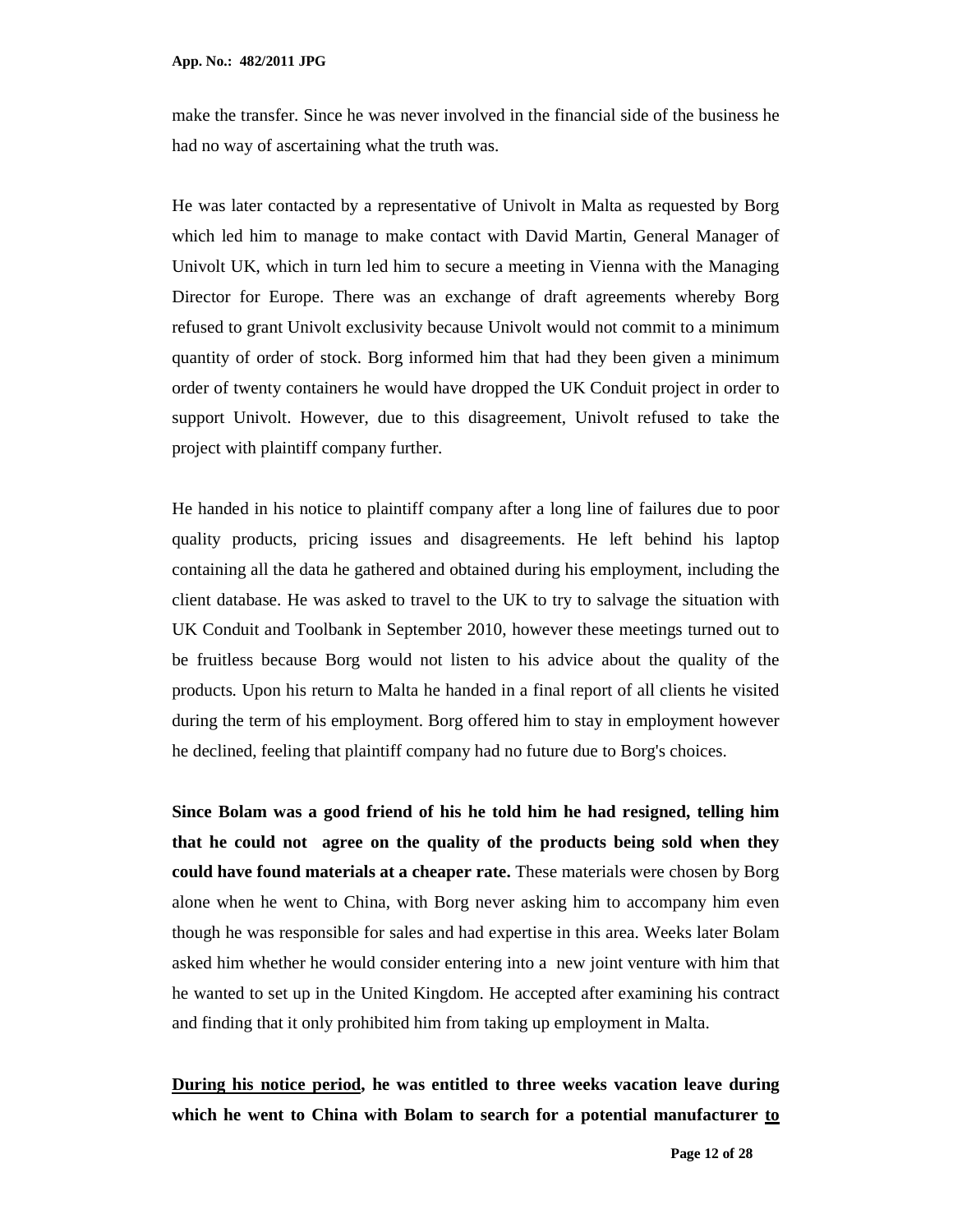**produce a better quality product than Borg's**. Bolam identified a manufacturer whom he felt could meet his demands, including good quality products and competitive pricing. They were not aware that this manufacturer was also the one used by plaintiff company.

This joint venture with Bolam never happened, because Bolam never contacted him again. Therefore he went back to Borg to try get his job back, who told him that he first had to discuss it with his brother, since they had already employed someone else. **He admitted that he had business card of Ecoplastics**, explaining however that Borg had agreed to have these printed when he was consider a business venture with Bolam. **Bolam told him they would be using them when their venture commenced**, however it never did. During his meeting with Borg he showed him the product range that he and Bolam had brought back from China to distribute in the UK market, whereby Jeffries praised the products and Borg agreed that these products were of better quality and 10% cheaper. Borg offered him his job back, but solely on a commission basis, however he decline this offer.

He stated that the products in question fall under a specific sector and therefore the market is limited to only a few potential clients. Being so relatively small, these clients are all aware of each other. He denied disclosing who plaintiff company's clients were to Bolam, insisting that he got to know of them himself due to the small size of the market. He also emphasised that he was never employed with Bolam, as the so called venture lasted only three weeks during their trip to China, and that after terminating employment with plaintiff company he went on to take a position with Allied Consultants in Malta.

Under cross-examination at page  $84 - 101$ , he denied that whilst in the UK, he was responsible for overseeing the stock which was left over there, since his job was that of finding clients and it was Borg who had the stock put in place. He also denied being the person overseeing the stock shipment documentation, saying that this was done via Borg's office. He agreed that he was present when the stock was bring transferred from Malta's side and could see what was being shipped and explained that if everything appeared correct on the Maltese side he handed in the documents to accounts, although this latter part solely related to the shipments coming in from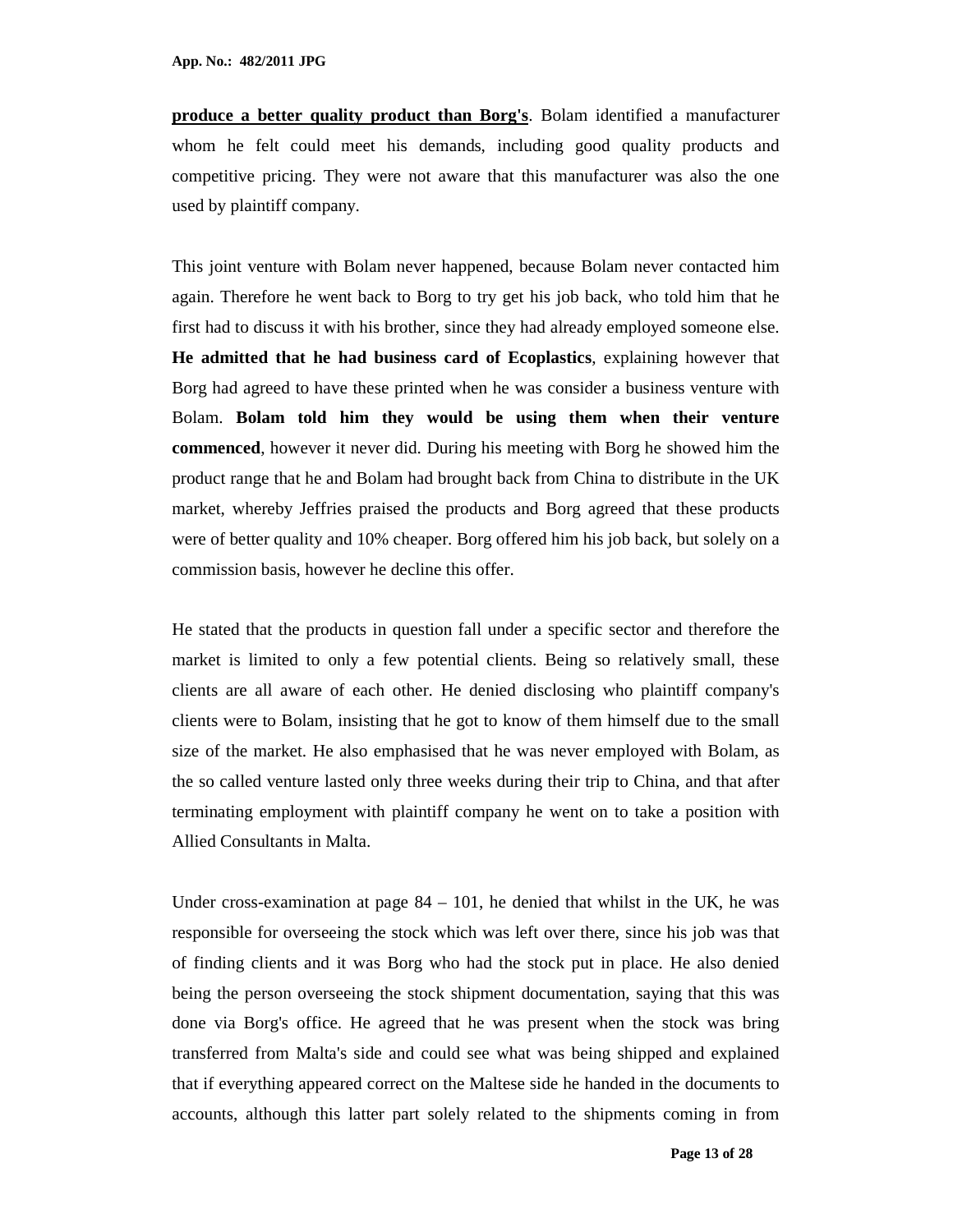China. He check that the stock was being shipped correctly based on a print out of the order given to him by Borg.

Asked what happened about the concern he voiced with Borg that there colour discrepancies in the products, he answered that as far as he knows nothing was done because Borg denied this discrepancies and the container left with the stock of different colours. He explained that the complaints raised by Davies and Collin were raised during verbal conversations and there was nothing on paper. He denied being told by Borg that he has told them that he had informed the supplier and was waiting for an answer. He also denied knowledge that eventually all stock was sold by plaintiff company. Asked whether he knew that Collins had a pending debt with Borg, he denied knowledge stating that he was not involved in the financial side of the business.

He agreed that he had shown QVS etc the same samples, but explained that their issues were not with the colour, but with the price.. He said that he was not aware that these companies stopped communicating with plaintiff company after he left, saying "*Well, very strange, however I was the point of contact, not Anton...the business, my phone was turned off...Anton that has to find his details.*" He denied ever making contact with this companies after he left defendant company.

Asked about the meeting with the Chinese supplier, he once again stated that he was not aware that this was plaintiff company's supplier. He agreed that he knew that Bolam intended to set up a joint venture. Asked about how he did not know who the Chinese supplier was when he would have seen the labels on the boxes, he said that first of all he didn't remember, and secondly he could not read Chinese. He said that while in China with Bolam they visited six different suppliers but Bolam said that this particular one used by plaintiff company was the best one around. He maintained that it was just a coincidence that out of a thousand suppliers they went to the same supplier as plaintiff company, because he was not the one who set up the meetings with suppliers. He agreed that he acted as a consultant for Bolam on products during his notice period, even know he knew that his intention was that of a setting up a business that would be in competition with plaintiff company.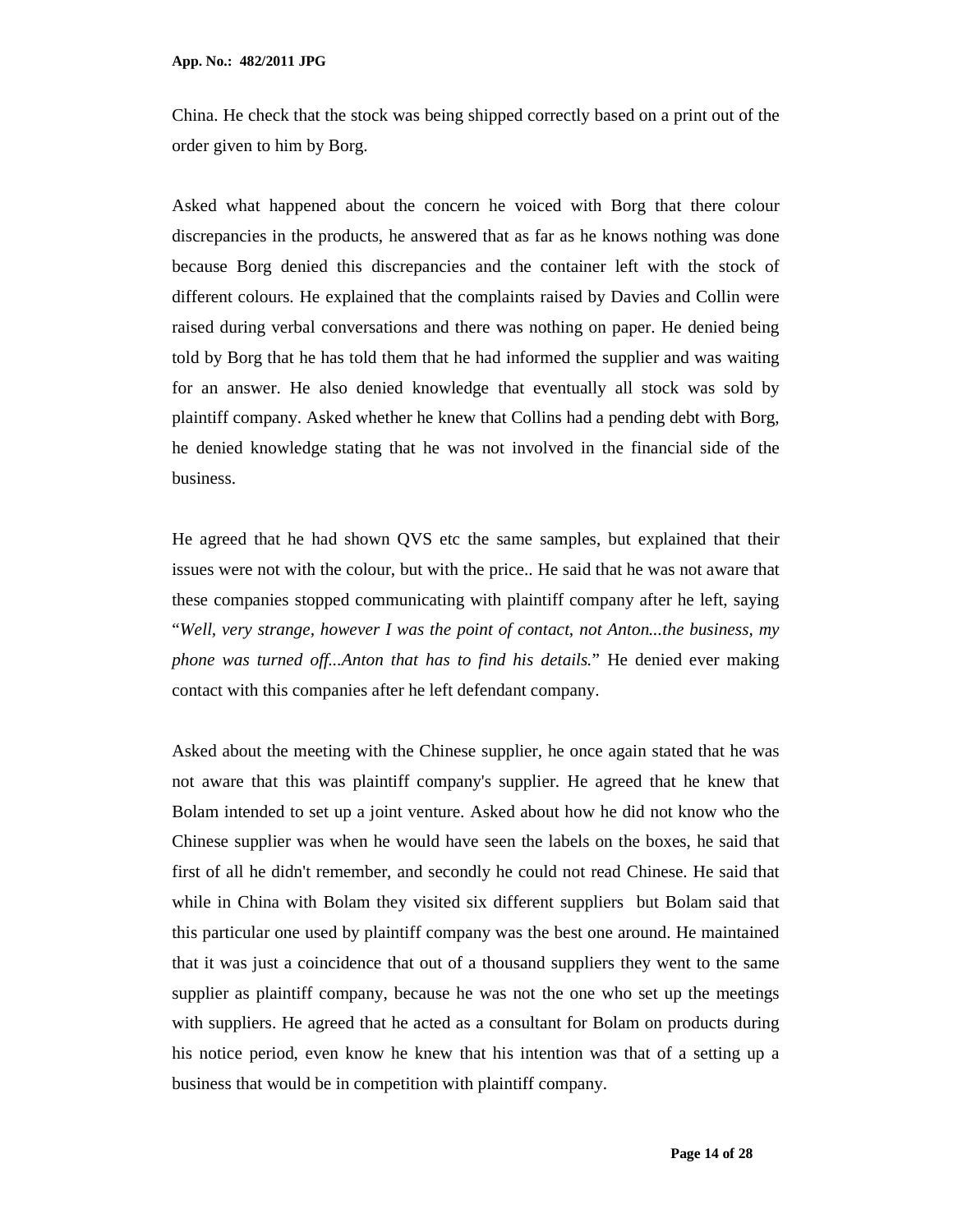He also agreed that he visited David Martin in connection with this business venture with Bolam, agreeing also that he left a business card on the table. He said however that Martin had rejected doing business with plaintiff in June.

He said he was aware that Borg was developed a product to be manufactured by the Chinese supplier who happened to be the same one he visited, but he could not guarantee that the product he shown Borg was the same one he had developed as the supplier had a range of various products.

#### **Deliberates;**

The Court finds itself faced with two conflicting versions of the case, as is after all normal in contentious proceedings. It has been consistently stated in our jurisprudence that since the court is to expect to be presented with diametrically opposite versions of the case by the parties, that this cannot reduce the Court to a state of undecision but that:

*"mhux kwalunkwe' tip ta' konflitt (fil-verzjonijiet moghtija talpartijiet) ghandu jhalli lill-Qorti f'dak l-istat ta' perplessita' li minhabba fih ma tkunx tista' tiddeciedi b'kuxjenza kwieta u jkollha taqa' fuq ir-regola ta' l-in dubio pro reo. Il-konflitt fil-provi, sakemm il-bniedem jibqa' soggett ghall-izbalji tal-percezzjonijiet tieghu u ghall-passjoni, huma haga li l-Qrati jridu jkunu dejjem lesti ghaliha .... .... Meta l-kaz ikun hekk, il-Qorti m'ghandhiex taqa' comb fuq l-iskappatoja tad-dubju, imma ghandha tezamina bl-akbar reqqa jekk xi wahda miz-zewg verzjonijiet, fid-dawl tassoliti kriterji tal-kredibilita' u specjalment dwar il-konsistenza u verosomiljanza, ghandhiex teskludi lill-ohra, anke' fuq il-bilanc talprobabilita' u tal-preponderanza tal-provi, ghax dawn, f'kawza civili, huma generalment sufficjenti ghall-konvinciment tal-gudikant (...) anzi', f'kazijiet bhal dawn, aktar ma jkun il-konflitt bejn*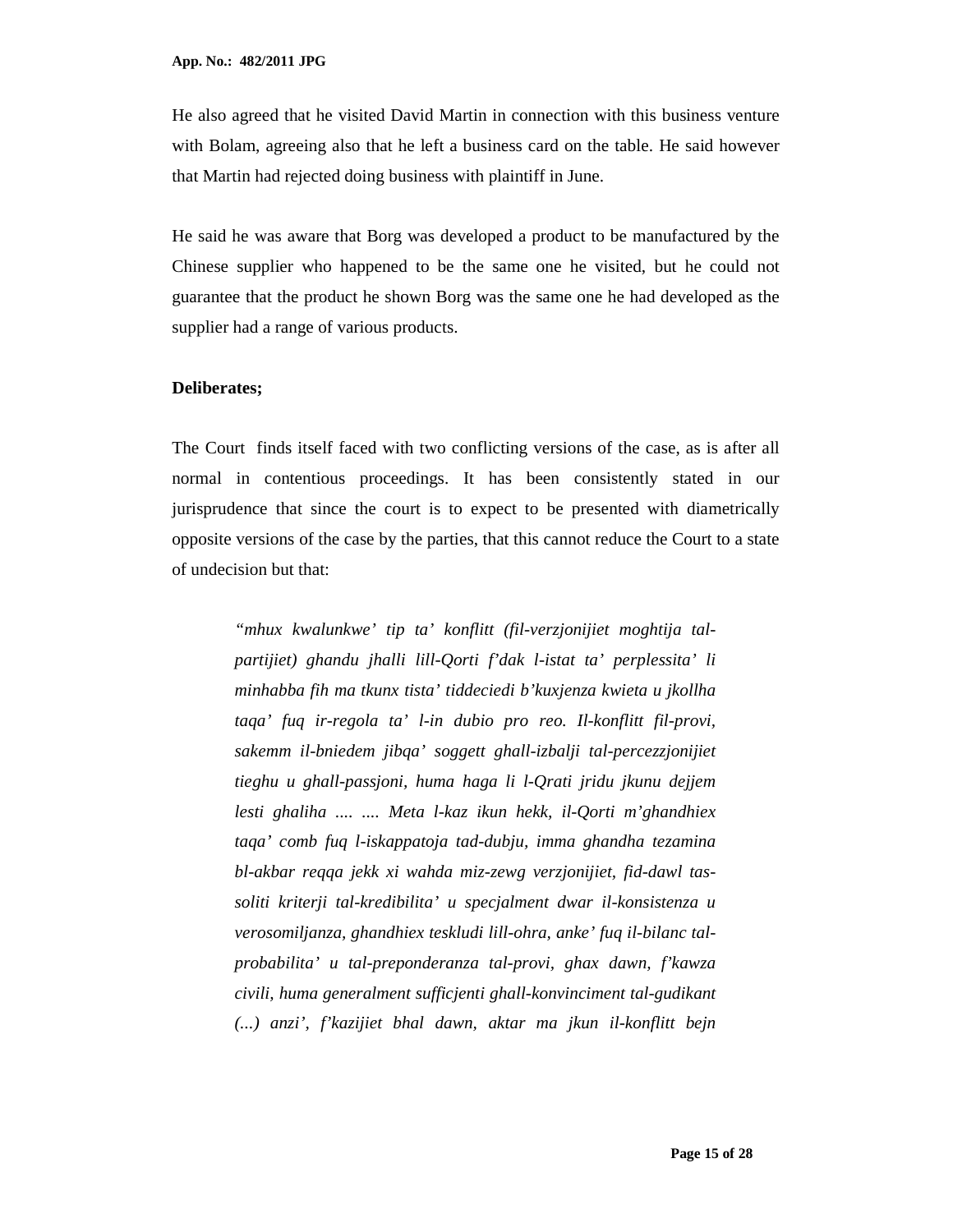*verzjoni u ohra, aktar tidher il-possibilita' tal-qerq da parti ta' xi wiehed mill-kontendenti."<sup>1</sup>*

Furthermore, the Court of Appeal in its judgement on the names of **Joseph Borg vs Joseph Bartolo** decided on the 25<sup>th</sup> of June 1980, observed that:

> "*fi kwistjoni ta' kredibilita' u apprezzament ta' provi l-kriterju ma huwiex jekk il-gudikant assolutament jemminx l-ispjegazzjoni imma jekk l-ispjegazzjoni hix possibbli u minn awl id-dinja fic-cirkostanzi zvarjati tal-hajja*."

On a similar note, it has been held that:

<u>.</u>

*Fil-kamp civili ghal dak li hu apprezzament tal-provi, il-kritrju ma huwiex dak jekk il-gudikant assolutament jemminx lispjegazzjonijet forniti lilu, imma jekk dawn listess spjegazzjonijiet humiex, fic-cirkostanzi zvarjati tal-hajja, verosimili. Dan fuq ilbilanc tal-probabilitajiet, sostrat baziku ta' azzjoni civili, in kwantu huma dawn, flimkien mal-proponderanza tal-provi, generalment bastanti ghallkonvinciment. Ghax kif inhu pacifikament akkolt, iccertezza morali hi ndotta mill-preponderanza talprobabilitajiet. Dan ghad-differenza ta' dak li japplika fil-kamp kriminali fejn ilhtija trid tirrizulta minghajr ma thalli dubju ragjonevoli.<sup>2</sup>* 

A perusal of our court's jurisprudence shows that in cases of conflicting evidence, the court must be guided by two principles when evaluating the evidence that would have been produced before it, that is:

> *1. Li taghraf tislet minn dawn il-provi korroborazzjoni li tista' tikkonforta xi wahda miz-zewg verzjonijiet bhala li tkun aktar kredibbli u attendibbli minn ohra; u*

<sup>1</sup> **Carmelo Farrugia vs Rokko Farrugia**, First Hall of the Civil Court decided 24<sup>th</sup> November 1966.

<sup>2</sup> George Bugeja vs Joseph Meilak, First Hall of the Civil Court decided 30<sup>th</sup> October 2003.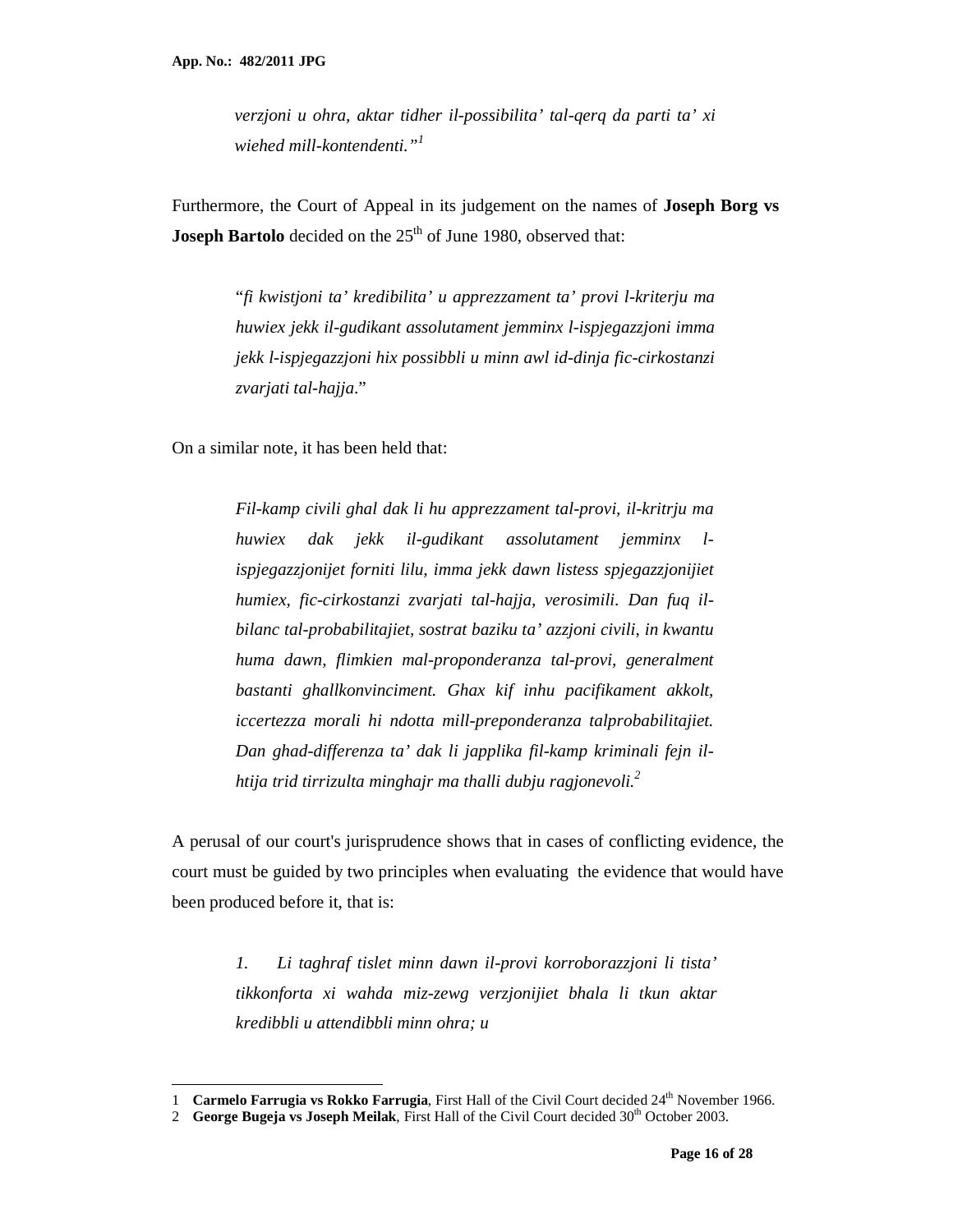**2.** *Fin-nuqqas, li tigi applikata l-massima actore non probante reus absolvitur.<sup>3</sup>*

As regards corroboration in a situation of conflicting evidence, it has been held by this Court in its judgement **Emanuele u Rose konjugi Aquilina vs Lorraine u Frank konjugi Farrugia**, decided on the  $28<sup>th</sup>$  of June 2001, that:

> "*Illi fil-fatt huwa wkoll principju assodat fil-gurisprudenza taghna li l-verosimiljanza hija forma ta' korroborazzjoni...*"

#### **Deliberates;**

1

In its note of submissions, plaintiff company specifically cited Article 3 (b) of the contract of employment, as one of the contractual obligations violated by defendant.

Article 3 (b) reads as follows:

*The employee undertakes to uphold confidentiality of all affairs of the employer, its brands, its suppliers and its clients both during the term of employment as well as thereafter.* [emphasis made by this Court]

After careful consideration of all the evidence produced, the Court finds that it has been satisfactorily proven that defendant breached this contractual obligation, and this during the period of his employment. In this respect the Court makes reference to defendant's affidavit wherein he stated that he told Bolam not only that he resigned, but also **complained about the quality and pricing of plaintiff's company products.** The Court considers this to be a clear breach of the duty of confidentiality which he voluntarily undertook, **a breach made all the more serious by the fact that he knowingly divulged such information to a competitor or at least a potential competitor of plaintiff company.**

<sup>3</sup> **Maria Xuereb et vs Clement Gauci et**, Court of Appeal (Inferior Jurisdiction) 24<sup>th</sup> of March 2004.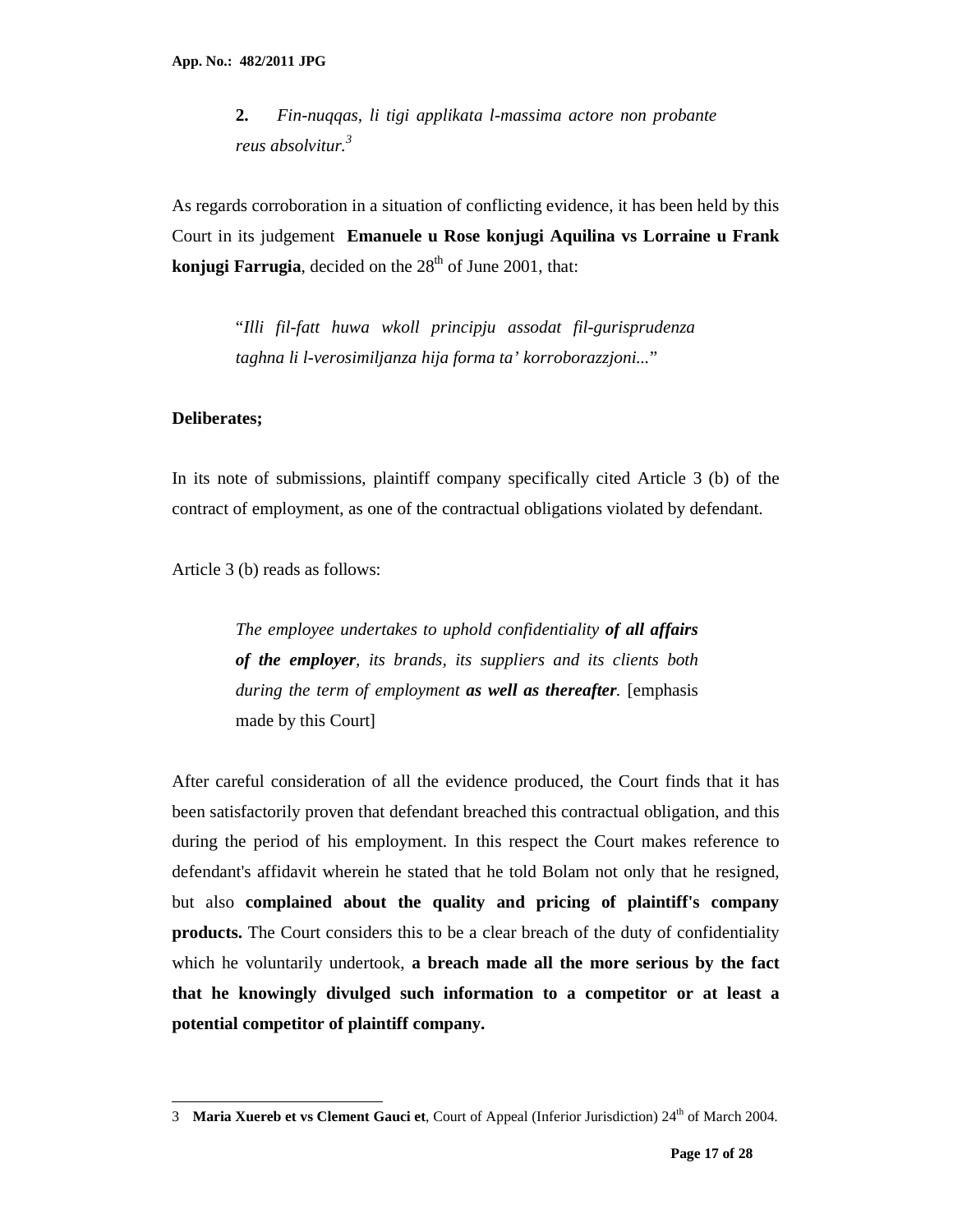**App. No.: 482/2011 JPG**

The Court also considers it unlikely that from all the manufacturers in China, defendant and Bolam just so happened to conveniently choose plaintiff company's supplier. It is also relevant in this respect that in his affidavit, defendant also stated that he went to China with Bolam **specifically** to search for a manufacturer who would produce better quality products than plaintiff company's, thereby betraying a certain sense of competitive connection which defendant harboured against plaintiff company when he resigned. The defendant stated that he and Bolam went to China to try to source better quality products than those sold by plaintiff company, which further corroborates the idea that he had divulged to Bolam information about the quality of the products sold by plaintiff company.

The quality and prices of the products sold by plaintiff company are clearly *affairs of the company* within the meaning of the contract of the employment, and defendant was contractually bound to keep such matters confidential, especially vis-a-vis competitors or potential competitors of plaintiff company.

The Court fully agrees with plaintiff company's erudite submissions regarding the duty of fidelty that permeates the relationship between employer and employee, especially when the employee holds the position of trust expected in a managerial post, as was the case with defendant.

The Court observes that the fact that defendant was working his notice period when he went to China with Bolam, did not signify that he was no longer in the employ of plaintiff company. Until the very last day of his notice period, defendant remained an employee of the company, thereby bound by all the duties that such employment entailed, including the duty of fidelty. Defendant was in particular still bound by another article of the contract of employment, cited in plaintiff company's note of submissions, that is Article 3 (f) of document A, which provides that :

*The employee undertakes to faithfully serve the employer and to use his best endevour to promote its interests and will obey the reasonable and lawful directions of the employer.*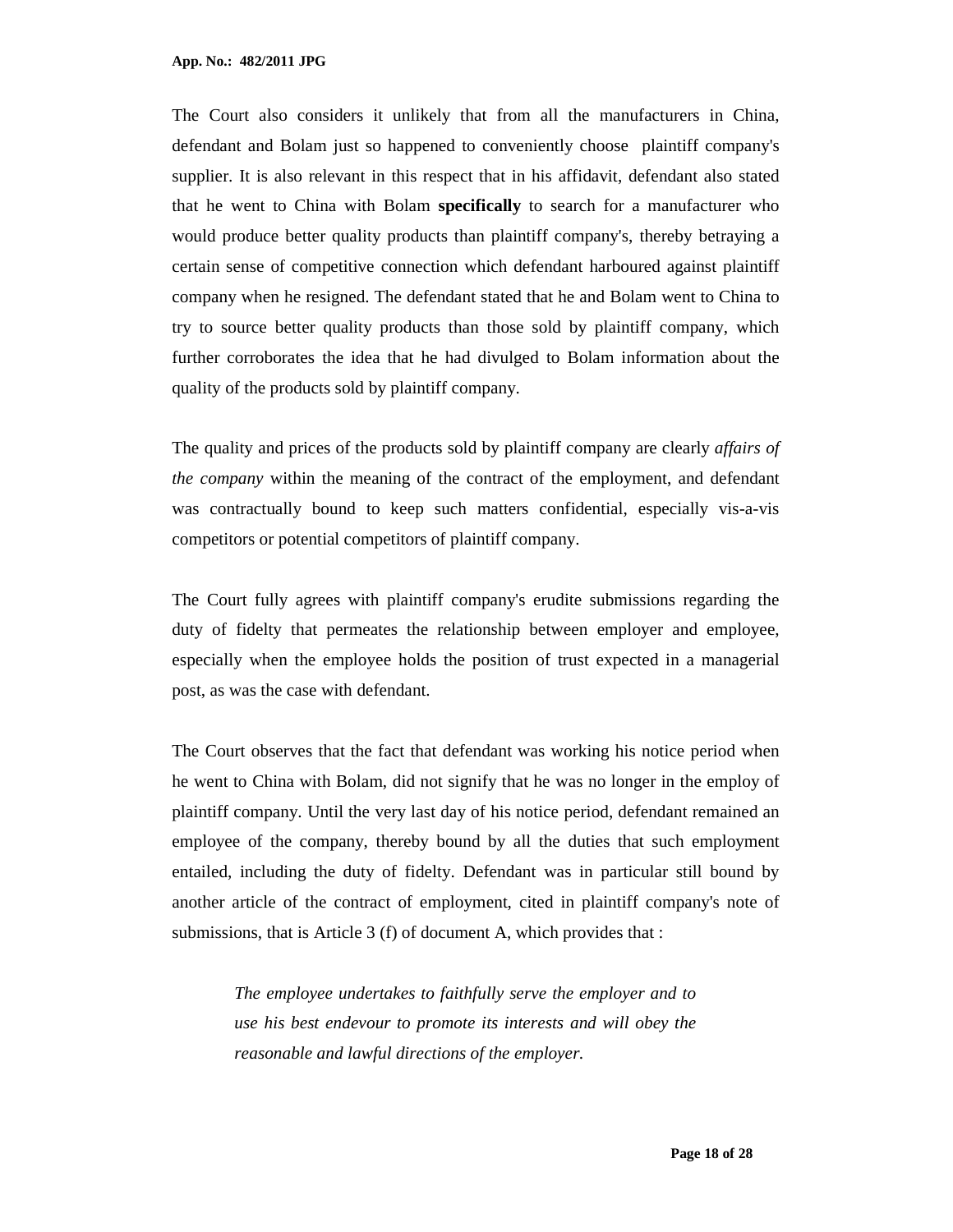Its this Court's considered opinion that by accompanying Bolam to China, with the intention of procuring products of better quality and price than plaintiff's company, and by visiting Univolt 's offices, as the Sales Manager of a company other than plaintiff's company, trying to secure Univolt 's business, the defendant was surely breaching his contractual obligation to faithfully serve plaintiff company and to promote its interests during his period of employment, which period naturally includes the notice period that he was working.

#### **Deliberates;**

The Court makes reference to the authorative contribution – i.e *Law of Employment*  $(16<sup>th</sup> Edition 2011 – Oxford University Press)$  in which Norman Selywn deals with the matter in hand in the chapter entitled Duties of Ex-Employees, wherein he opines in respect of "E*xisting customers and connections*":

> 19.32 **An employer is entitled to have a limited protection against an ex-employee dealing with existing customers for this is part of the goodwill which has been built up over the years**. A covenant can restrict the right to solicit or endeavour to entice away former customers, or to have post-employment dealing such customers, but it is likely that such clauses should **be limited to customers with whom the ex-employee had some dealings for otherwise the restraint is likely to be regarded as to be designed to prevent competition (Marley Tile Co Ltd vs Johnson – 1982 IRLR 75, CA)** ...

> In GW Plowman & Sons Ltd vs Ash (1964 – 2 All ER 10 - 1964 1WLR 568 - 108 Sol Jo 216, CA) the defendant was employed as a sales representative. **He covenanted not to canvass or solicit orders from any person who was a customer of the firm for a period of two years after leaving his employment. It was held that the restraint was valid**, even though it extended to customers whom the employee did not know or with whom he had no contact during his employment.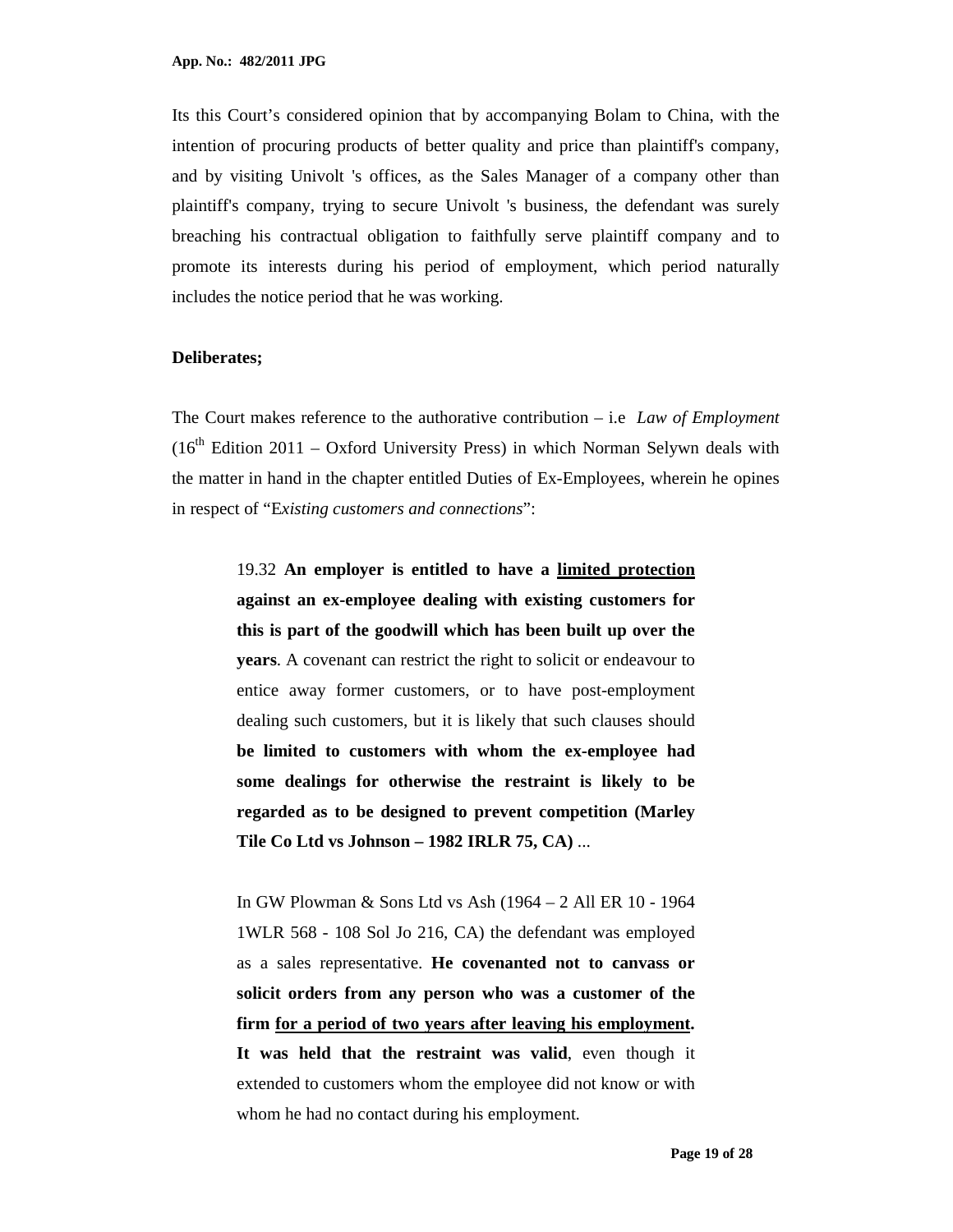A study of the laws of various European States shows that so called '**contact prohibition clauses'** or **'clauses in restraint of trade'** referred to in the jurisprudence of the Maltese Courts, will only be valid if they are limited in scope and, or duration, in order to limit their anti-competitive effect.<sup>4</sup>

With regards to the law in the United Kingdom, it was opined in **Anson's Law of Contract** (23rd Edition pg. 333) that "*partial restraint if reasonable and not contrary to the public interest*" is acceptable. In fact, the House of Lords held in **Nordenfelt v. Maxim Nordenfelt Guns and Ammunition Co. Ltd.,** decided in 1984 that:

*"1. All restraints of trade, in the absence of special justifying circumstances, are contrary to public policy and therefore void;* 

*2. It is a question of law for the decision of the Court whether the special circumstances adduced do or do not justify the restraint; and if a restraint is not justified, the Court will, if necessary, take the point, since it relates to a matter of public policy, and the Court does not enforce agreements which are contrary to public policy;* 

*3. A restraint can only be justified if it is reasonable (a) in the interests of the contracting parties, and (b) in the interests of the public;* 

*4. The onus of showing that a restraint is reasonable between the parties rests upon the person alleging that it is so, that is to say, upon the covenantee. The onus of showing that, notwithstanding that a covenant is reasonable between the parties, it is nevertheless injurious to the public interest and therefore void, rests upon the party alleging it to be so, that is to say, usually upon the covenantor. But once the agreement is before the Court it is open to scrutiny in all its surrounding circumstances as a question of law."* 

1

<sup>4</sup> Mayer Brown, A Global Guide to Restrictive Covenant'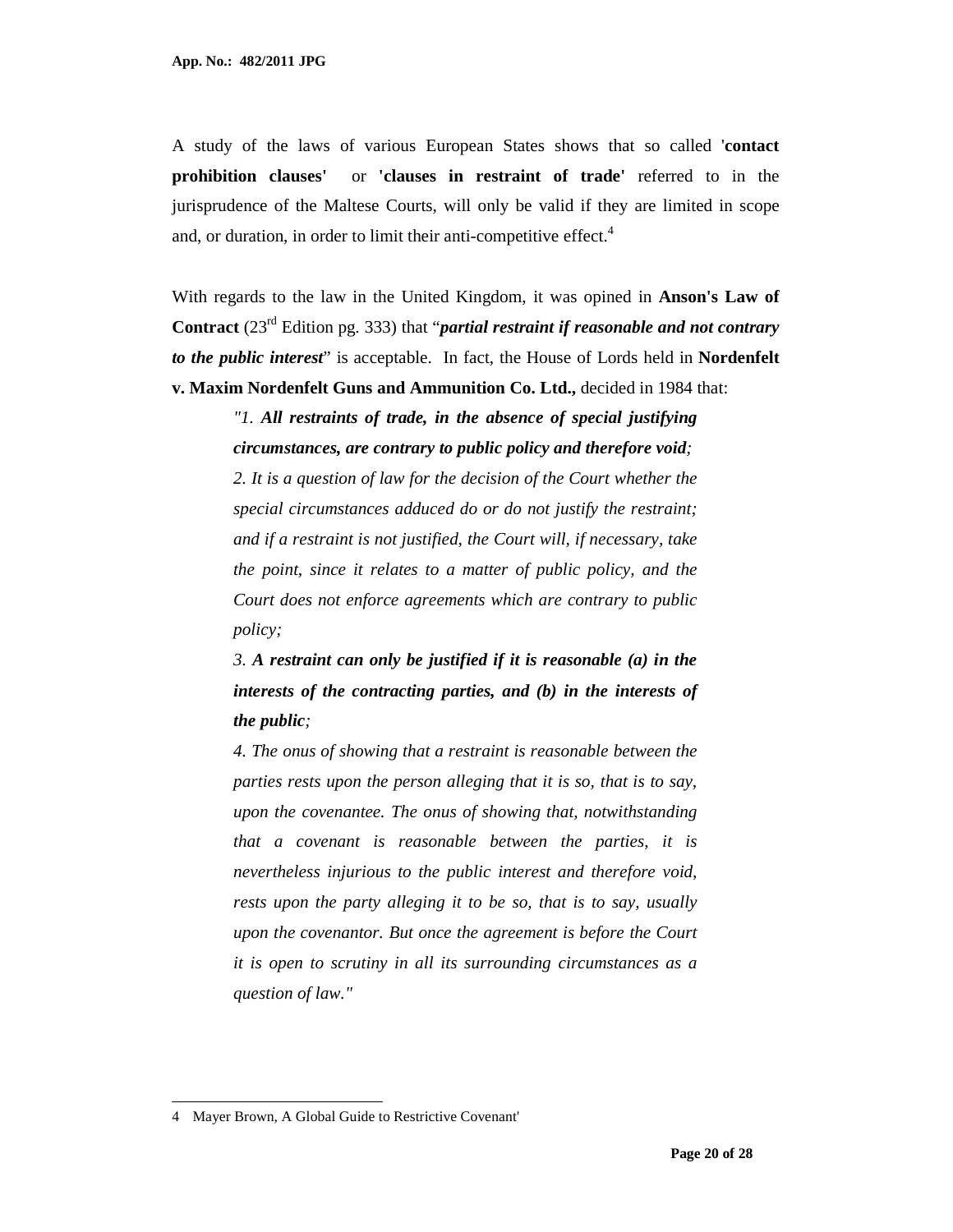<u>.</u>

A more recent decision of the England and Wales High Court (Chancery Division) struck down a far reaching **no-contact clause**, finding that its far reaching, unlimited scope constituted an unlawful restriction of competition, attracting the application of Article 101 TFEU thus rendering it automatically void.<sup>5</sup>

Even in countries outside of the European Union, such as the United States and Canada, **non-solicitation clauses** are considered to be valid only under certain circumstances; in the case of Canada for instance, a non-solitication clause is enforceable **only if it is limited in time frame, business scope, and geographic scope**. 6

The Maltese courts have also had occasion to consider the issue of **contact prohibition clauses/restriction of trade clauses** and held that such a clause "*ma jaghtix garanziji tajba favur kompetizzjoni hielsa, kif imwettqa fil-ligijiet vigenti fil*pajjiz."<sup>7</sup> In yet another case, the court first examined the nature of the clause, before giving effect to it, holding that the clause was enforceable because it was reasonable, limited in scope and solely intended to render the agreement viable, since the relevant clause was limited in duration to one year after the termination of employment.<sup>8</sup> In an earlier judgement, it was held that non-contact clauses are "in restraint of trade" and their anti-competitive effects are to be examined:

> "*Tali klawsoli, notorji ahjar bhala pattijiet "in restraint of trade", gew estensivament debattuti fid-duttrina Ingliza, fejn, bejn wiehed u iehor giet espressa l-fehma li trid issir distinzjoni bejn dawk il-klawsoli li jkollhom l-iskop li jipprevjenu lillobbligat milli jikkompeti ma' dak li a favur tieghu tkun saret ilklawsola, u dawk il-klawsoli li jillimitaw il-kompetizzjoni ta' terzi billi jipprevjenu lill-obbligat milli jinnegozja maghhom.*

<sup>5</sup> **Robert Andrew Jones vs Ricoh UK Limited**, England and Wales High Court (Chancery Division) [2010] EWHC 1743 (Ch) decided on 14 July 2010.

<sup>6</sup> Jason Hanson, and Sandra Cohen Osler, Restrictive covenants in employment contracts: Canadia Approach in Labour and Employee Benefits Volume I, Association of Corporate Counsel (2011/12).

<sup>7</sup> **Alberta Fire & Security Limited vs Mark Mifsud**, First Hall of the Civil Court decided on the 7th of January 2014.

<sup>8</sup> **Simonds Farsons Ciks p.l.c. vs Christopher Caruana et**, First Hall of the Civil Court decided 28<sup>th</sup> November 2013.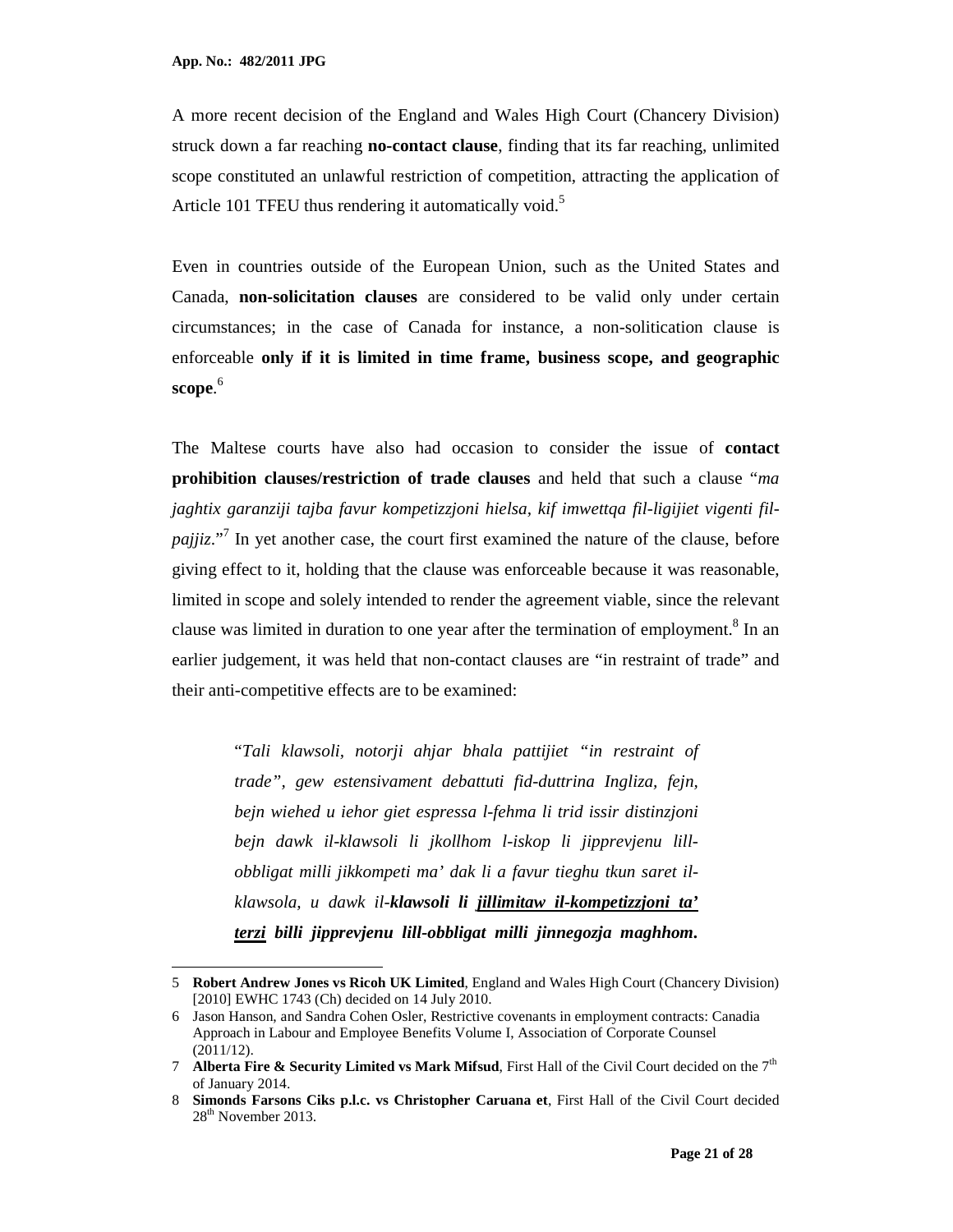<u>.</u>

*Dan l-ahhar tip ta' klawsoli ghandu jigi dikjarat bhala "in restraint of trade". Wiehed allura jrid ihares lejn l-effett antikompetittiv tal-klawsola in kwistjoni*".<sup>9</sup>

In an earlier judgement, it was held that clauses in restraint of trade may, in deserving cases, be impugned under Article 985 of the Civil Code as being contrary to public policy, finding however that the impugned clause was infact valid because it was limited in scope:

"*there is no specific provision of codified law in Malta about clauses in restraint of trade as such, and jurisprudence or judicial precedent is not apparently abundant, but it may safely be asserted that if clauses in restraint of trade may be impugned at all - and they certainly can in deserving cases - the heading under which an exercise of this sort may be attempted is Section 1028* [now Article 985] *of the Civil Code which provides that things which are impossible, or prohibited by law, or contrary to morality, or to public policy, may not be the subject matter of a contract*. (...)

*In this case having regard to the particular circumstances of time and place emerging from the evidence, the Court cannot find the clause in question unreasonable, since the restraint applies only to a small island which is not the defendent's normal home and domicile or even less the country of his nationality, and it applies only to reasonably limited period of time.*" 10

In its judgement in the names of **Attilio Vassallo Cesareo et vs Anthony Cilia Pisani** decided on the 31<sup>st</sup> of January 2003, this Court struck down a similar clause after careful consideration of Maltese and European doctrine and jurisprudence on the

<sup>9</sup> **Carmelo Attard vs Carmela Frendo et**, First Hall of the Civil Court decided on the 31<sup>st</sup> of January 2003.

<sup>10</sup> **Joseph Xerri noe vs Brian Clarke**, Commercial Court decided on the 31st of July 1969.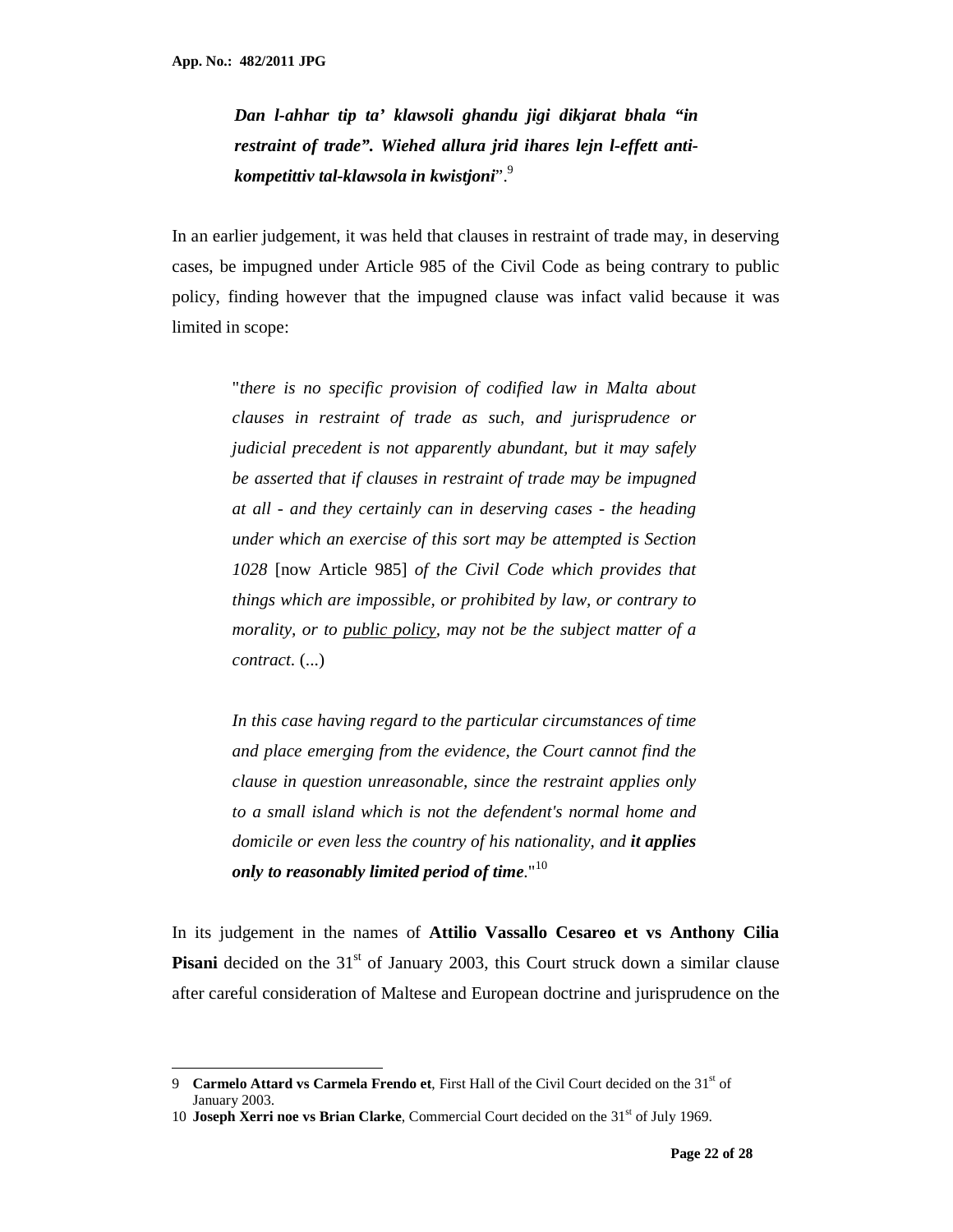<u>.</u>

subject matter, holding that the restraint of trade clause was not justified under the reasonableness test.

The Court observes that the restraint of trade clause under examination in the cited judgement was actually less onerous than the one before this Court, since it was restricted to a time period of five years following termination, whereas the non contact clause being currently examined was unlimited in duration.

The Court recognises that free and fair competition is a vital part of the market which contributes to ensuring that consumers are provided with better quality goods and services at lower prices, encourages enterprise and efficiency, and creates a wider choice for consumers. Furthermore, upon entry into the European Union, Malta undertook to ensure that anti-competitive practices are curbed, since competition policy is deemed to be a vital part of the internal market.

It is this Court's considered opinion therefore, that clause 3 (i) of employment contract Document A , in so far as it relates to the period following defendants's term of employment raises a matter of public policy due to its anti-competitive effects. As such, the validity of the clause may be scrutinised by this Court, notwithstanding the absence of a contestation as to its validity by the defendant, since according to the consistent jurisprudence of the Maltese Courts, issues relating to public order may be raised by the court *ex officio*. <sup>11</sup> In fact, in **Kevin Chircop vs Joseph Chircop** decided on the  $28<sup>th</sup>$  of January 2004, this Court held that:

*"...kwestjoni ta' ordni pubbliku li l-gudikant hu obbligat li jirrileva ex officio. Dan in omagg ghall-principju, superjuri anke ghall-interess privat tal-partijiet, illi l-gustizzja mhux semplicement tigi amministrata izda anke li din tkun qed tigi amministrata sew u skond il-ligi.* 

The Court considers that since the part of clause 3(i) pertaining to the period following defendant's termination of employment, affects not only the present parties,

<sup>11</sup> See for instance **Adam Galea et vs Tarcisio Calleja pro et noe**, Court of Appeal decided on the  $25<sup>th</sup>$  of May 2001.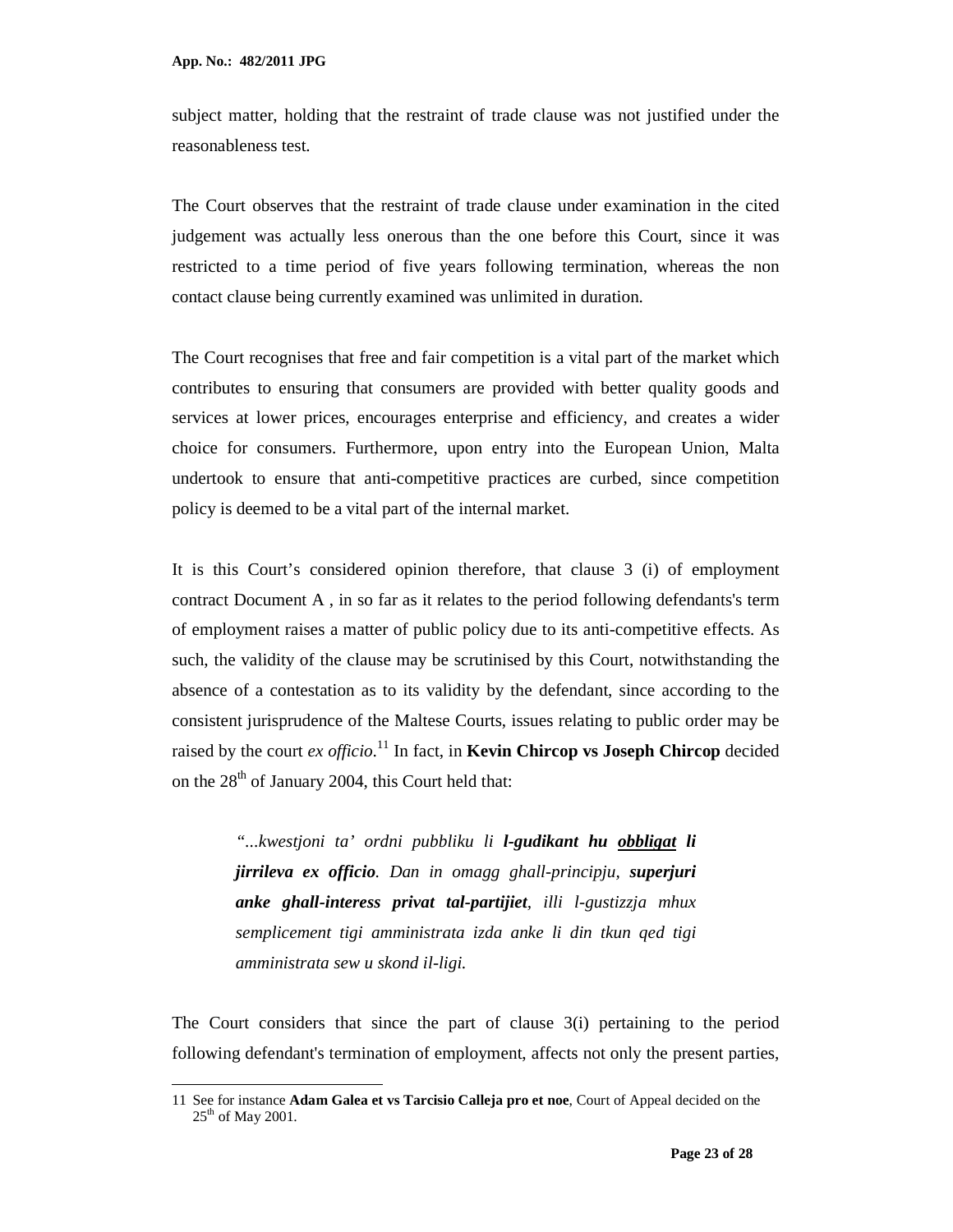but also other players on the market who are not a party to it, in particular consumers who are those most vulnerable to anti-competitive practices, the matter is serious enough to warrant that it be raised *ex officio* by the Court.

Clause 3 (i) of defendant's employment contract reads:

*"refrain, during the term of this employment or after the termination thereof, from soliciting, interfering with, or endeavour to entice away from the employer any person or firm who at any time during the period of employment were suppliers or clients of or in the habit of dealing with the employer."*

On examination, the restraint on Trade clause shows that it is unlimited in time, thus purporting to remain applicable indefinitely, perpetually barring the defendant from seeking to establish a commercial relationship with "*any person or firm who at any time during the period of employment were suppliers or clients of or in the habit of dealing with the employer.*" Furthermore, the scope of the clause is also broad and unlimited in geographic scope, such that it restricts the defendant from seeking to establish a commercial relationship with "*any person or firm who at any time during the period of employment were suppliers or clients of or in the habit of dealing with the employer*" even where the business between the client or supplier and defendant is to be conducted in countries or areas **other** than the plaintiff company's normal operations.

The Court recognises that non-contact clauses/clauses in restraint of trade are not to be considered automatically invalid. Indeed the purpose of such clause serve the legitimate protection an employer's business interest by preventing an employer to become the victim of a trusted employee. However, such clauses may also breach competition policy both by their object and their effect, and thus they need to be tempered in order to ensure that the public interest in general is protected from the effects of anti-competitive practices.

It is clear that clause 3 (i) is meant to limit competition between the parties to this case for clients and suppliers. Such restrictions may be necessary, however they must be limited in scope and duration in order to be valid, as can be seen from the above-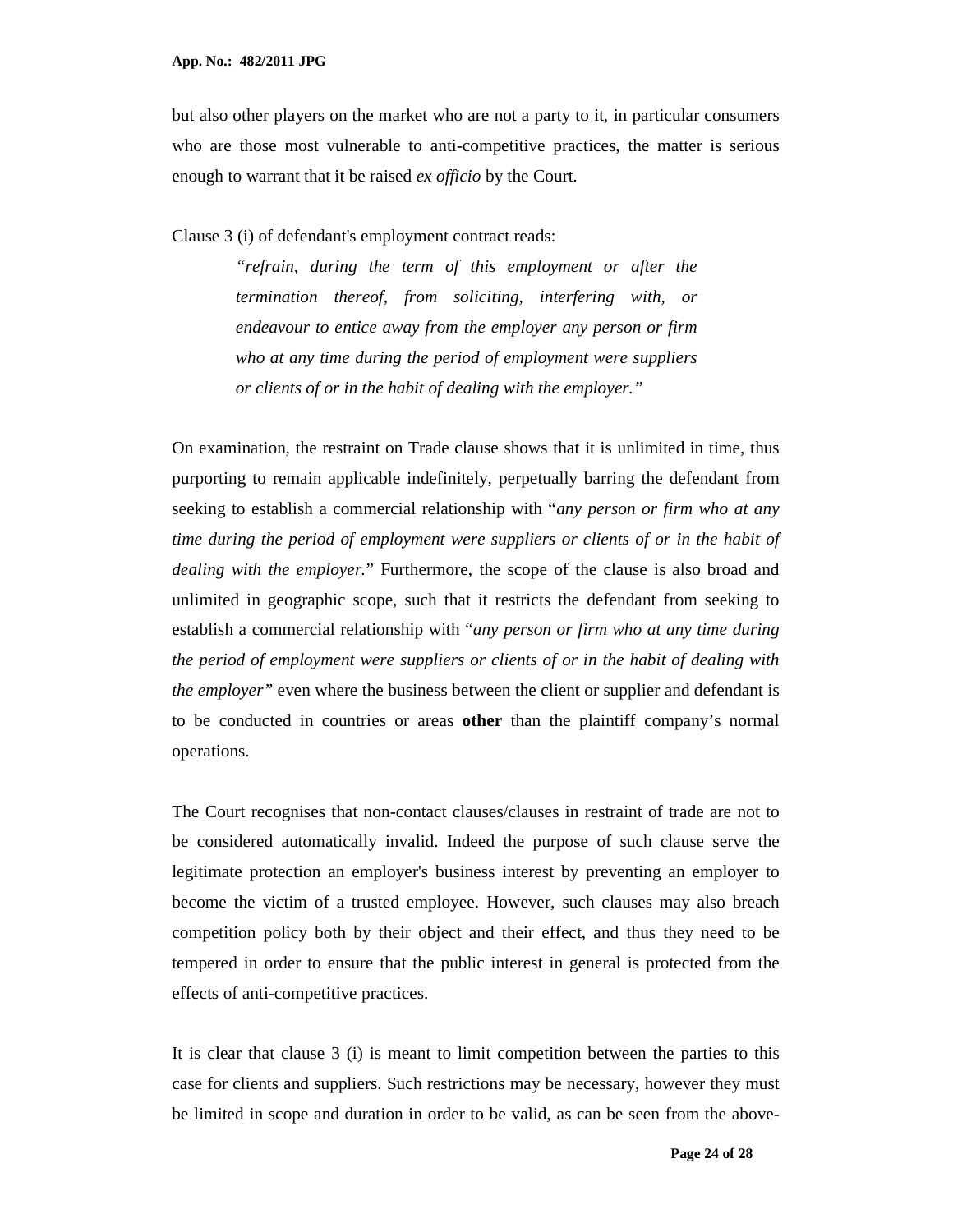1

quoted jurisprudence. The Court finds that clause 3 (i), in so far as it relates to the period following defendant's termination of employment, is unreasonable due to its lack of temporal and geographical limitation. This constitutes an unreasonable and unjustified restriction of competition, which is in flagrant violation of Maltese public policy that endeavours to promote free and fair competition for the benefit of the economy and of consumers.

For these reasons, the Court ex officio finds this part of clause 3 (i) to be invalid and therefore unenforceable.

The Court shall examine whether the defendant breached clause 3 (i) during his period of employment, as this part of the clause is still valid and therefore enforceable.

It has not been contested by defendant that during his period of employment he went to Univolt's office with Bolam, trying to secure their business for a joint venture which he and Bolam were planning. Defendant argues that he cannot be held in breach of his contractual obligations for visiting Univolt because the agreement between plaintiff company and Univolt had fallen through. However, in **GW Plowman & Sons Ltd vs Ash** (1964 – 2 All ER 10 - 1964 1WLR 568 - 108 Sol Jo 216, CA), wherein it was argued that the anti-compete clause was invalid also because it could apply to those customers that had ceased doing business with the firm, the Court of Appeal had rejected this argument, holding that an employer is entitled not to abandon hope that such customers would return to the business once again.<sup>12</sup>

In the present case in fact, plaintiff company was still endeavouring to secure Univolt's business when defendant visited their office with Bolam, when still in employment with plaintiff company. On his part, defendant went completely against plaintiff company's interests when he sought to solicit Univolt's business, at a time when he was still in employment with plaintiff company, which was still trying to secure Univolt's business, following the original unsuccessful business deal. This is a

<sup>12</sup> Cited in Norman Selywn, *Law of Employment* (16th Edition 2011 – Oxford University Press).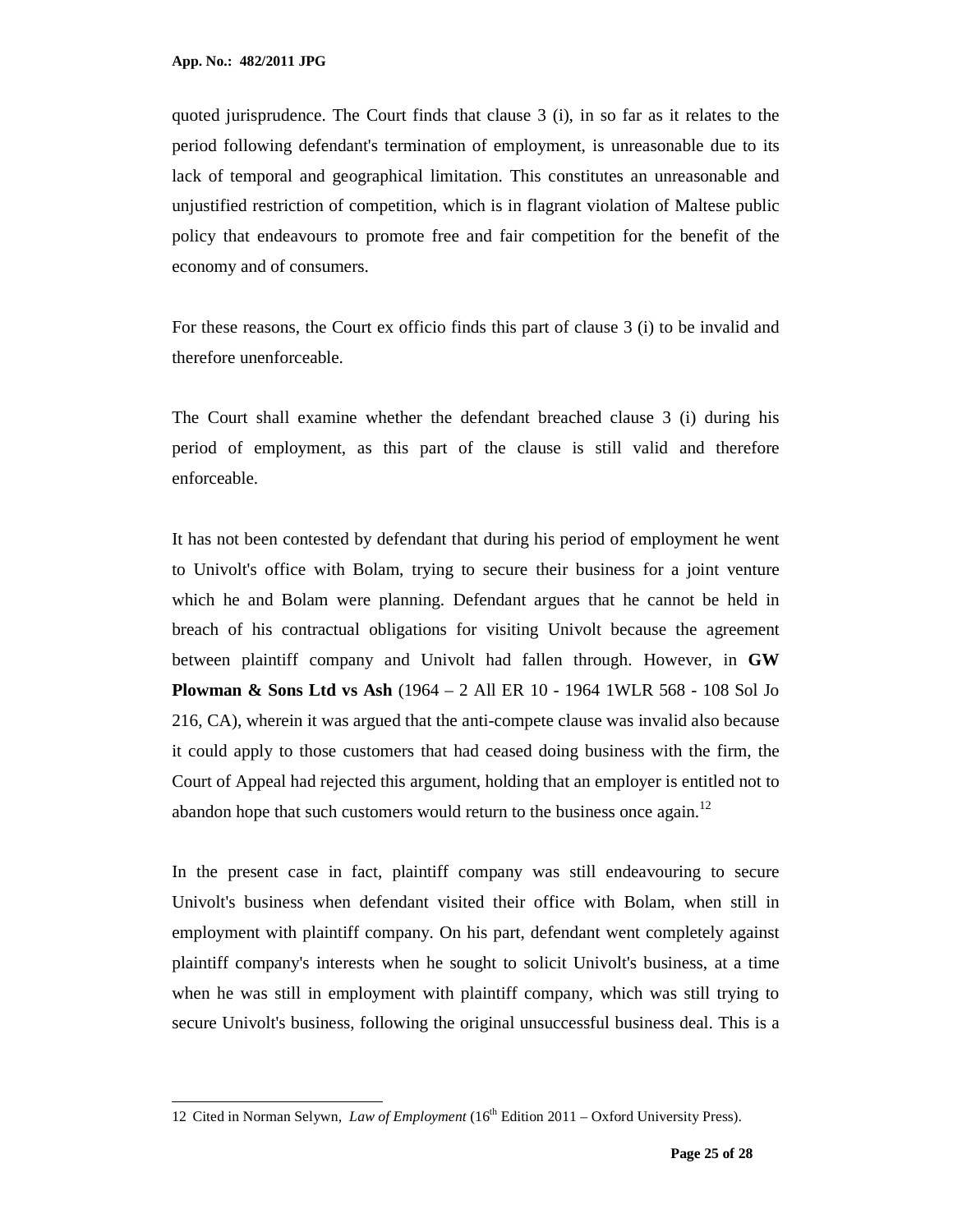clear breach of the duty voluntarily undertaken by defendant to refrain from soliciting with a (potential) client of plaintiff company during his term of employment.

The Court considers also that defendant breached this contractual obligation when he visited plaintiff company's Chinese supplier with Bolam, in a bid to obtain better quality products at a cheaper price than those sold by plaintiff company.

#### **Deliberates;**

Plaintiff company is also seeking to recover damages that it alleges it suffered as a consequence of defendant's illegal behaviour and breach of employment contract. Defendant argues on the other hand that plaintiff company suffered no damages from his behaviour.

Plaintiff's company argued that during defendant's period of employment, it lost clients and potential clients due to defendant's behaviour. The Court considers that insufficient evidence has been brought in this regard, to show a proper nexus between the abandonment of business with plaintiff company by these clients and defendant.

The Court observes that the contract did not stipulate a minimum number of clients which defendant was bound to procure for plaintiff company, nor the extent of business which such clients would bring to plaintiff company. The Court finds that insufficient evidence was been produced by plaintiff company to show that defendant performed so badly in his job so as to be considered to have breached his contractual obligations as regards his job performance.

What has to be considered therefore are the damages caused by defendant due to the breaches of contractual obligations discussed further above.

Plaintiff company is seeking to be reimbursed with the wages it paid to the defendant. The Court considers that this plea is unfounded, as this eventuality does not result from the contract of employment entered into between the parties. On the contrary, the contract of employment stipulates that defendant would be obliged to refund his wages should he breach the non-compete clause found in clause 9. The question of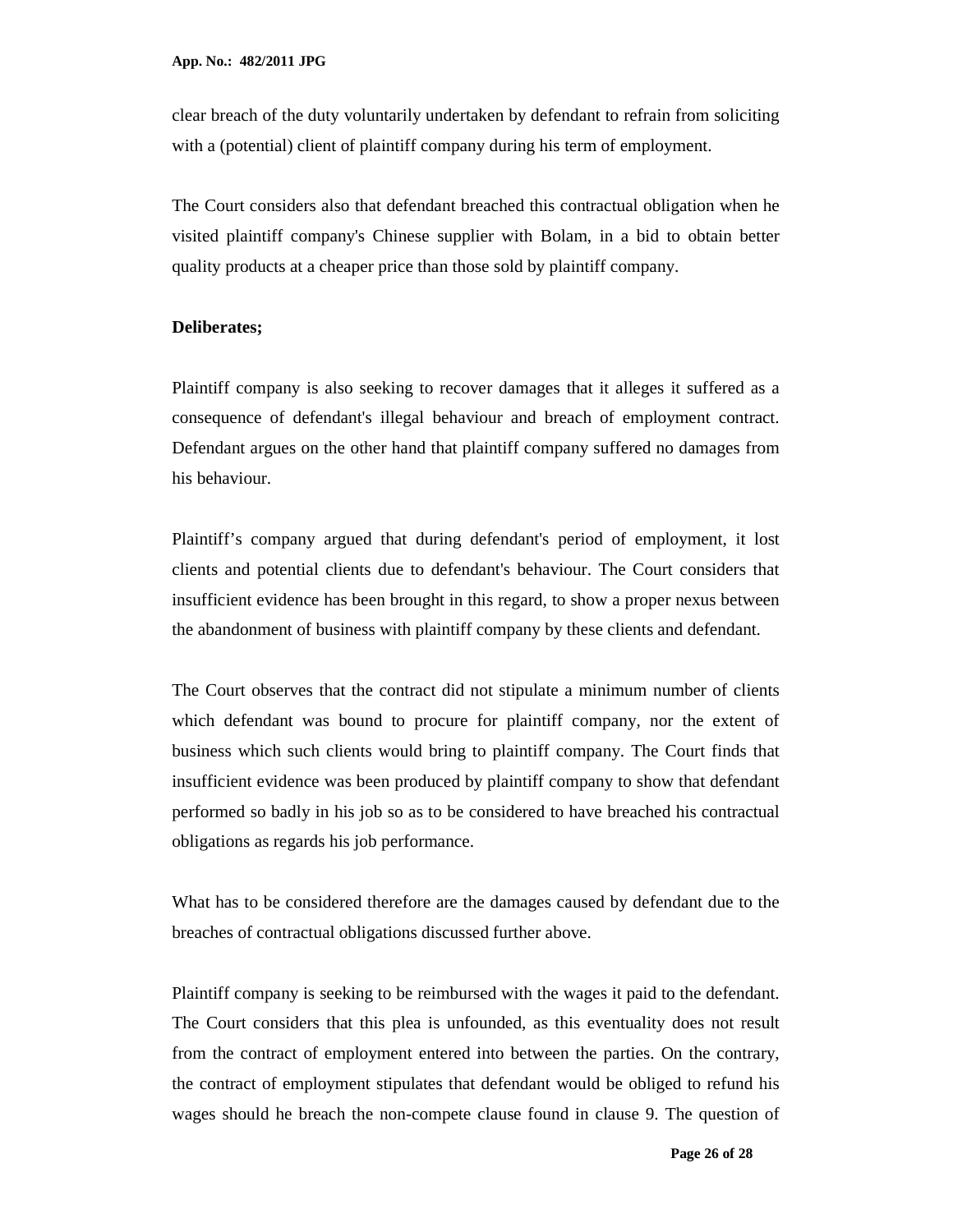reimbursement of wages is not mentioned anywhere else in the contract, so it does not appear to have been the intention of the parties that defendant refund his wages to plaintiff company in the event of **any** breach of the employment contract. Therefore, the court cannot holds the plaintiff company's request for the reimbursement of the wages it paid defendant during his term of employment, is untenable.

The plaintiff company is also seeking damages from defendant with regards to the value of stock that went missing. The Court has examined the defendant's contract of employment, and has noted that his duties as per contract do not include responsibility for overseeing stock left in clients' warehouses. The Court considers also that plaintiff company produced no evidence in order to support its claim that this stock in fact went missing. Indeed no stock taking had been effected, no police report was lodged and no insurance claim was made. None of these documents were exhibited in these proceedings. In fact, whereas Borg testified under cross-examination that the final stock take could be compared with the shipping documents in order to ascertain the amount of stock that went missing, no documents were produced before this Court to enable it to determine the veracity of plaintiff company's claims. Since this Court may only make determinations based on the evidence brought before it, the Court is precluded from finding defendant liable for the value of stock that allegedly went missing while defendant was in employment with plaintiff company.

Plaintiff company is also seeking the reimbursement of all expenses paid for defendant's numerous trips abroad during his term of employment. The Court considered that it would be unjust to order defendant to reimburse all these expenses, considering that defendant did in fact procure business contacts for plaintiff company, some of whom entered into business agreements with plaintiff company. As has been held above, the contract of employment did not stipulated a minimum amount of clients that defendant was obliged to procure for plaintiff company, and furthermore plaintiff company did not successfully prove that these clients turned away from plaintiff company because of defendant's actions.

The Court does however consider that an amount of damages is due to plaintiff company by defendant because of the breaches of contractual obligations committed by him. Faced with damages that are inherently difficult in nature to prove, as in this